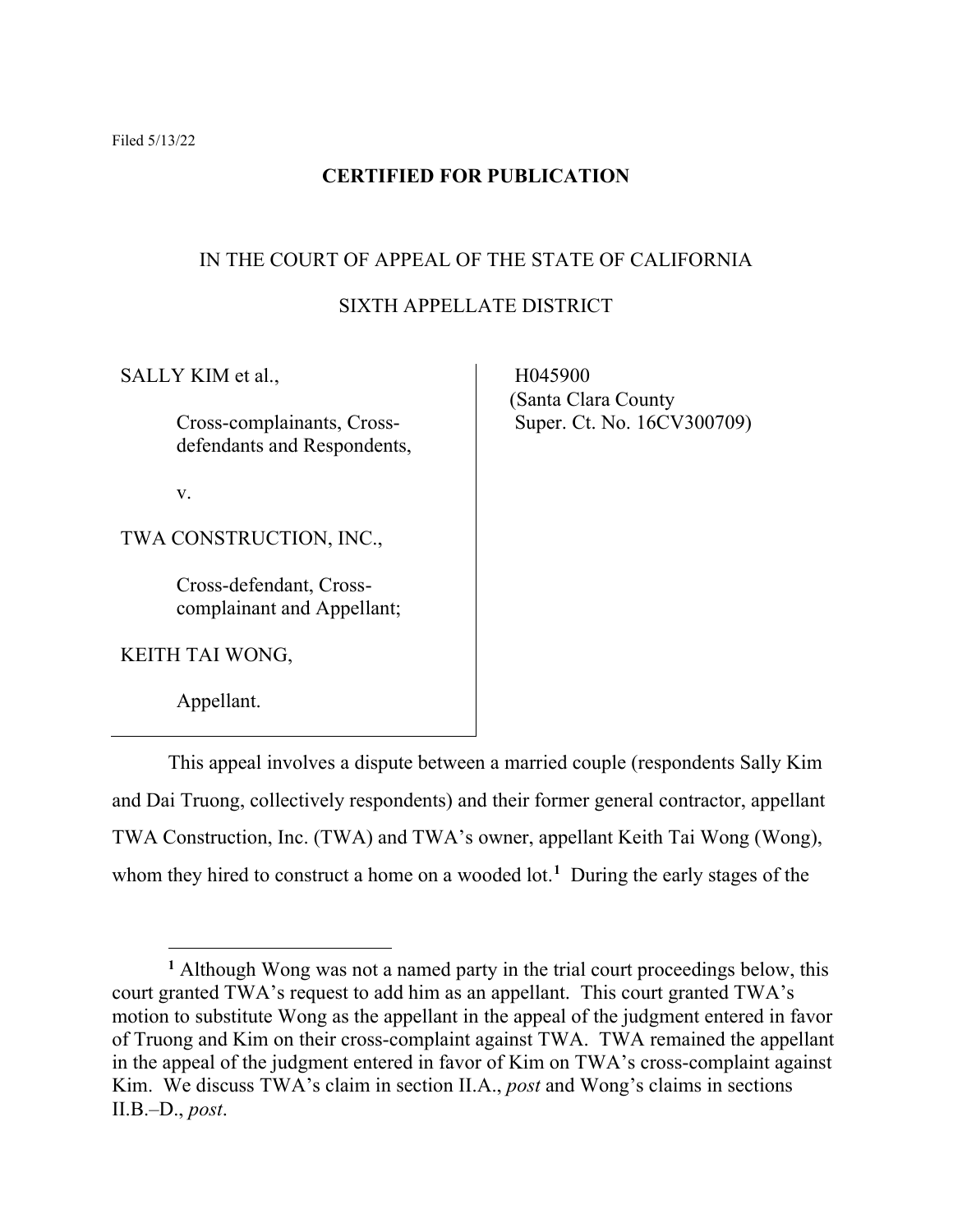construction project, a subcontractor hired by Wong for tree trimming services damaged a large eucalyptus tree that was partly owned by Kim and Truong's neighbor.

The neighbor brought suit against Kim and Truong for damage to her property resulting from the work on the eucalyptus tree, which precipitated the litigation that eventually resulted in this appeal.<sup>[2](#page-1-0)</sup> After the neighbor filed suit, Kim and Truong filed a cross-complaint against TWA for comparative negligence, breach of contract, express contractual indemnity, equitable indemnity, and other claims. TWA in turn filed a crosscomplaint against Kim and Truong alleging breach of contract and other claims. The complaint and cross-complaints proceeded to trial before a single jury.

During trial, Kim, Truong, and TWA settled the suit with the neighbor, which is not at issue in this appeal. The suits involving respondents' and TWA's cross-complaints continued before the jury. TWA presented no evidence at trial that the subcontractor who worked on the eucalyptus tree was licensed to perform tree trimming work. Relevant to this appeal, the jury returned special verdicts finding TWA was 100 percent at fault for the neighbor's damages and that Kim had paid TWA \$10,000 for the tree trimming services performed by TWA's subcontractor. The trial court entered judgment in favor of Kim for \$10,000 on Kim's cross-complaint and also in favor of Kim and Truong on their cross-claims against TWA.

On appeal, TWA contends the judgment must be reversed because the trial court erred in its interpretation of the relevant licensing statute, Business and Professions Code section 7031.**[3](#page-1-1)** In addition, Wong asserts the trial court misinterpreted the construction agreement, and substantial evidence does not support the jury finding that Kim paid TWA \$10,000 for tree trimming. For the reasons set out below, we affirm the judgment.

<span id="page-1-0"></span>**<sup>2</sup>** The neighbor later amended her complaint to add TWA as a defendant.

<span id="page-1-1"></span>**<sup>3</sup>** Unspecified statutory references are to the Business and Professions Code.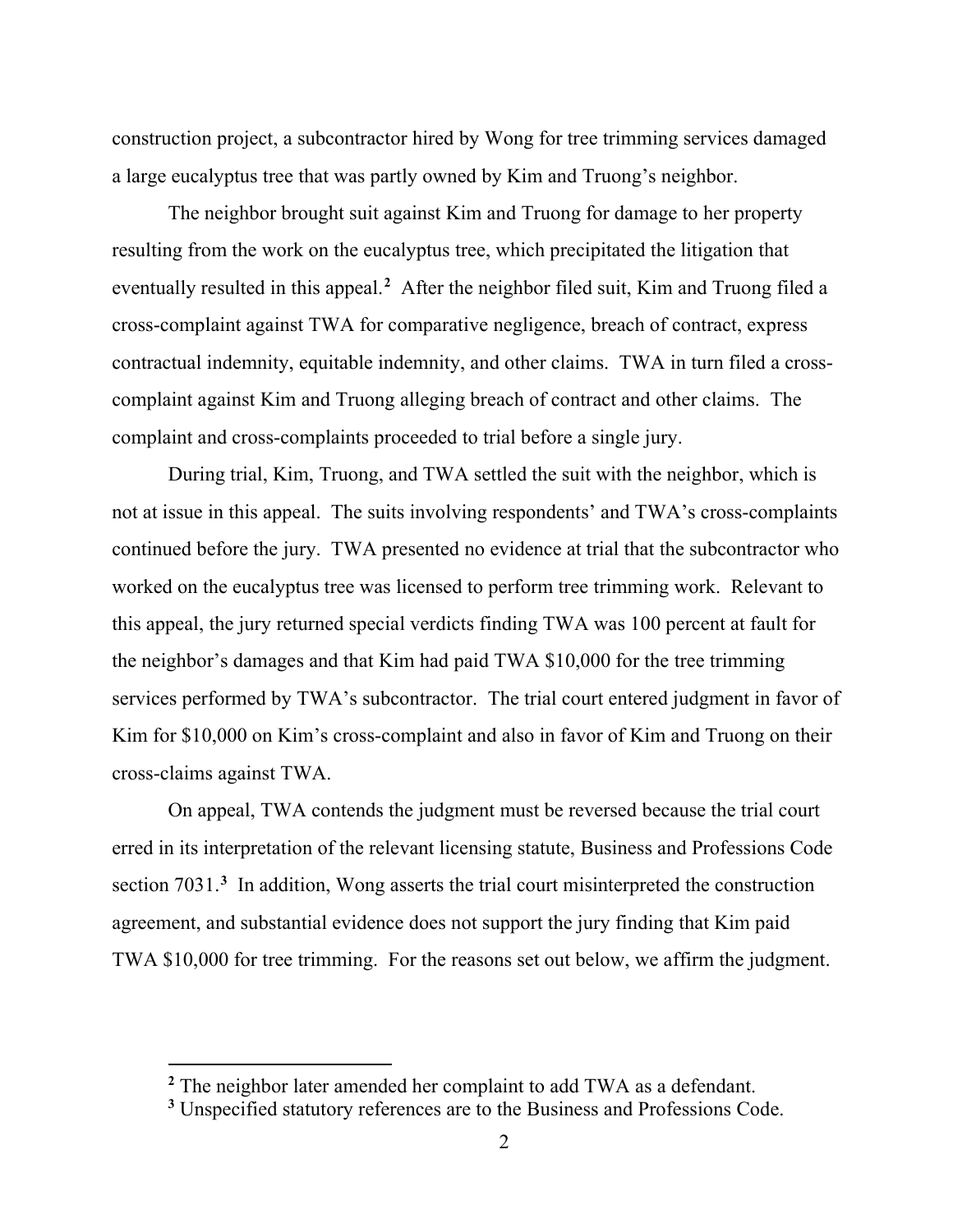## **I. FACTS AND PROCEDURAL BACKGROUND**

# A. *Factual Background***[4](#page-2-0)**

Kim purchased real property located in a wooded area of Los Gatos (property).**[5](#page-2-1)** Kim and Truong planned to build a home and a bridge on the property. As part of the project, they sought to remove some trees, including a large eucalyptus tree (the eucalyptus).<sup>[6](#page-2-2)</sup> The eucalyptus straddled the property line between their property and the property of their neighbor, Joan Todd. Kim and Truong did not at first understand that the eucalyptus was partially on Todd's property and that they needed her permission to remove it. They assumed they could remove the eucalyptus because they had received permits from the county to do so.

In February 2015, Truong and Kim first met with Wong to discuss hiring TWA as the general contractor to build their home. Wong was TWA's owner, an experienced contractor, and served as Kim and Truong's only point of contact with TWA during the events at issue here. TWA held a Class A (general engineering) and Class B (general building) license during all relevant times. Truong recalled showing Wong the eucalyptus in February 2015 and telling him they wanted it removed.

Wong and Kim executed a written construction agreement dated September 28, 2015 (construction agreement).**[7](#page-2-3)** The construction agreement included provisions fixing the contract price at approximately \$1.6 million, detailing the scope of work (including site work, bridge work, and the house and retaining walls), stating that all work would be

<span id="page-2-0"></span>**<sup>4</sup>** These facts are taken from certain undisputed facts and the evidence presented to the jury. We resolve any conflicts in the evidence—including credibility of witnesses in favor of the jury's findings. (See *Nestle v. City of Santa Monica* (1972) 6 Cal.3d 920, 925–926.)

**<sup>5</sup>** Kim took title in the property in her name only.

<span id="page-2-3"></span><span id="page-2-2"></span><span id="page-2-1"></span>**<sup>6</sup>** The eucalyptus tree was approximately 140 to 160 feet tall and had a trunk diameter of approximately six feet. Half the tree sat on Todd's property and half on Kim's property.

<sup>&</sup>lt;sup>7</sup> Truong was not a signatory to the construction agreement.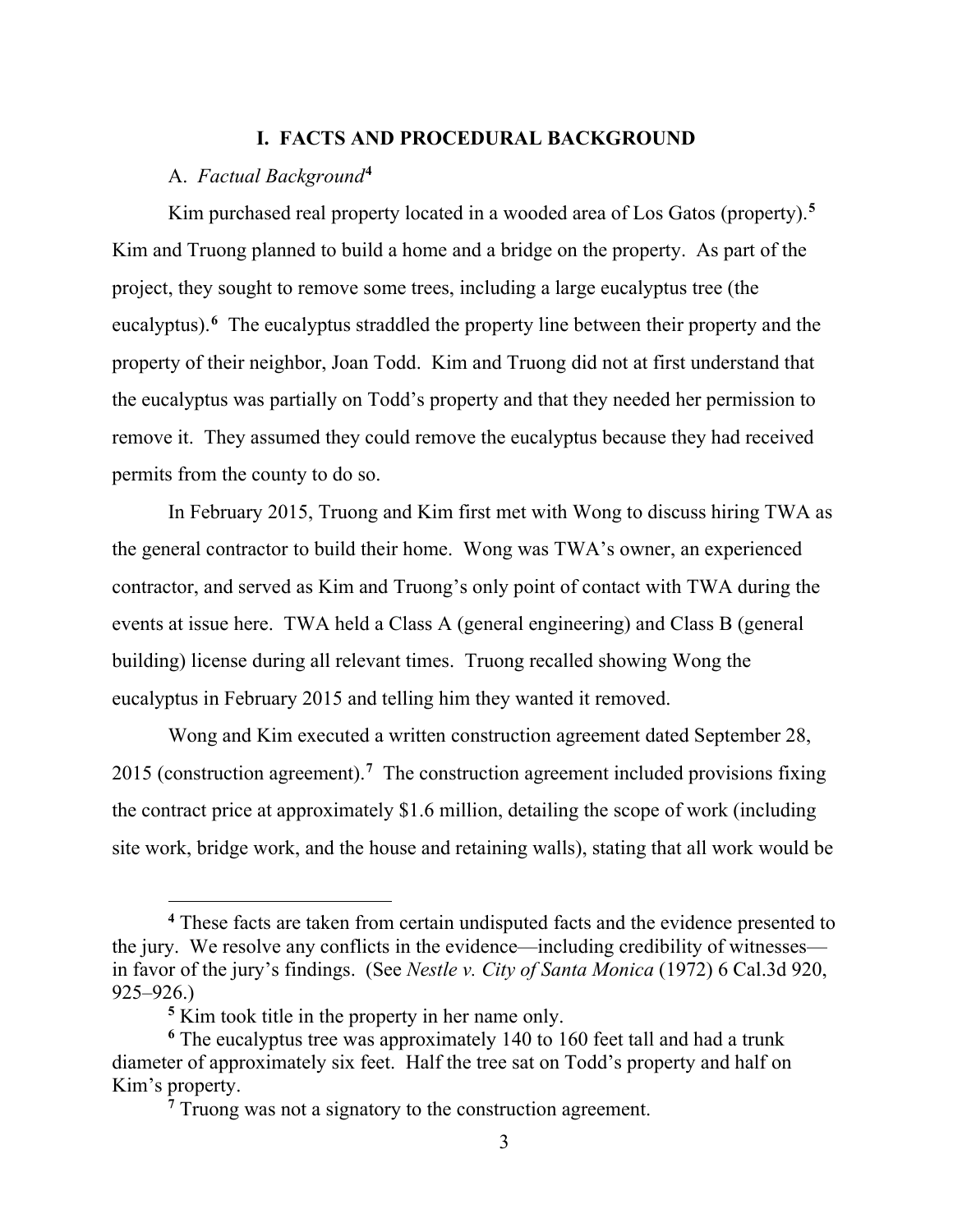performed by licensed individuals, indemnifying Kim from and against, inter alia, claims and damages arising from any negligence of TWA or its employees or subcontractors in performing work under the construction agreement, and addressing attorney and expert fees. Although the parties dispute whether tree removal was encompassed within the construction agreement or addressed in a separate agreement, it is undisputed that Wong agreed as part of the overall project to remove the eucalyptus.

To perform the tree work, Wong hired an individual named Marvin Hoffman, whom Wong did not previously know and had located on the Web site "Craig's List."**[8](#page-3-0)** Wong testified that he had paid Hoffman \$400 by check and \$16,000 in cash, although he did not have proof of the cash payments. When he hired Hoffman for the project, Wong had not verified Hoffman's licensure status and could not recall whether he asked Hoffman about it. Wong believed Hoffman was a professional tree trimmer because Hoffman had a truck, trailer, and a large saw.

On September 28, 2015, the same day Wong executed the construction agreement, Hoffman began removing the eucalyptus. Wong was present at the site that day but did not assist in the tree work. Before Hoffman and his crew had finished removing the tree, Todd (the neighbor) told Hoffman's workers to stop. Todd also contacted the police. Work on the eucalyptus tree ceased.

Following this incident, Truong and Kim continued for a period of time to use TWA as their general contractor. Ultimately, however, the only work TWA did on the property was related to erosion control (performed by Wong himself) and on the trees (performed by Hoffman).

In April 2016, Truong and Kim terminated the contract with Wong, informing him they could not secure a construction loan using TWA as the contractor. Truong and Kim

<span id="page-3-0"></span>**<sup>8</sup>** Hoffman, who apparently could not be located after the litigation started, was not involved in the legal proceedings below, and is not a party in this appeal.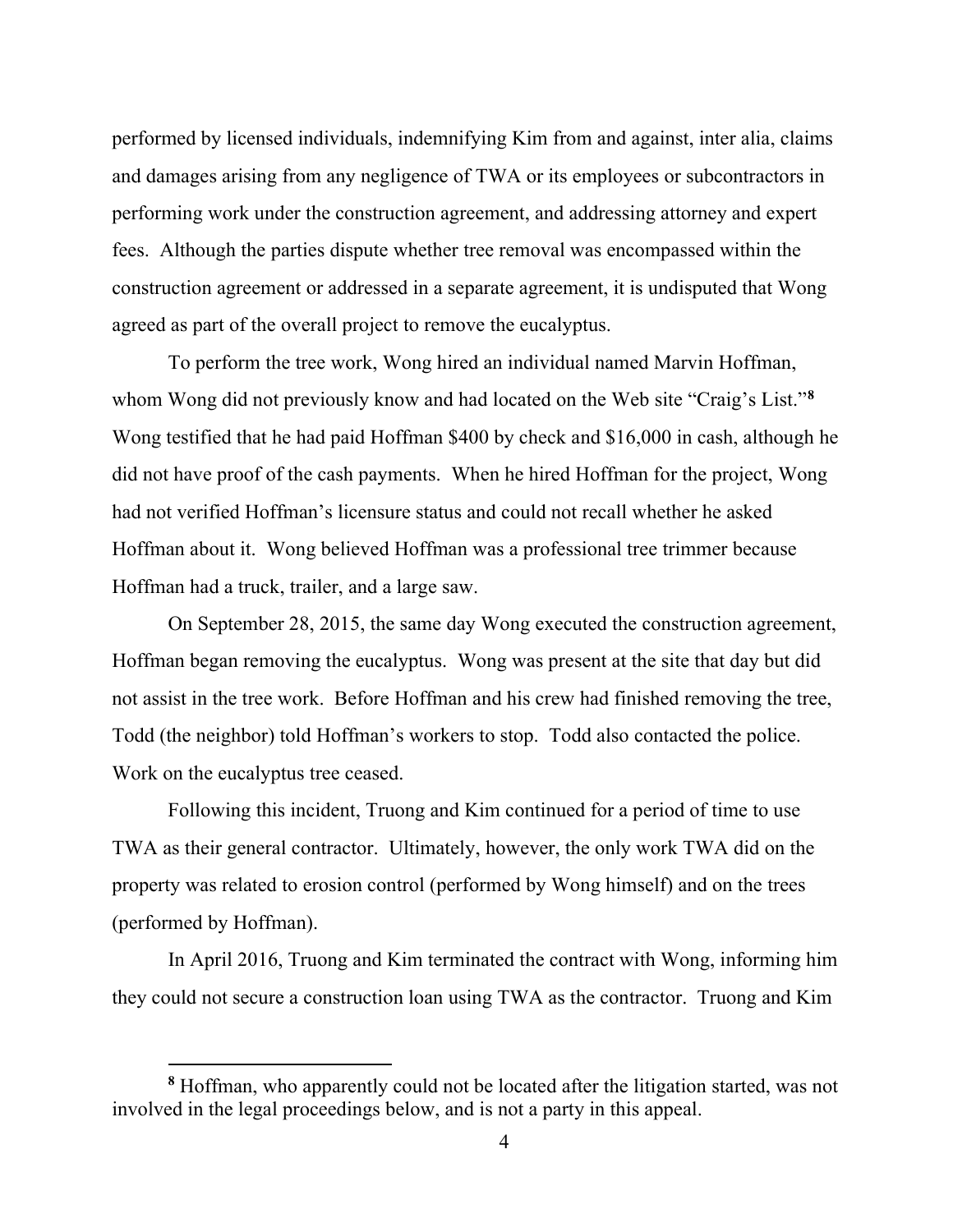eventually hired another contractor to complete the project. Kim paid TWA \$16,000 for its work on the project.

### B. *Procedural Background*

In October 2016, Todd (the neighbor) brought suit against Truong and Kim for negligence, trespass, and other claims related to the work on the eucalyptus tree. Todd later amended her complaint to add TWA as a defendant.

Kim and Truong filed a cross-complaint against TWA for comparative negligence, breach of contract, express contractual indemnity, equitable indemnity, and other claims. Their operative cross-complaint alleged, inter alia, that TWA was required to indemnify them for the amount of any judgment or settlement they might be compelled to pay in the lawsuit with Todd. The cross-complaint included a claim that TWA was expressly required to indemnify Kim under the terms of the written construction agreement.

TWA then filed a cross-complaint against Kim and Truong. TWA's operative cross-complaint alleged breach of contract based on the written construction agreement and sought damages, including lost profits.**[9](#page-4-0)** TWA also asserted an indemnification claim for Todd's lawsuit against TWA.

Prior to trial, Kim and Truong filed a motion in limine addressing the licensure status of Hoffman, the tree subcontractor. Kim and Truong requested that the trial court require TWA to make an offer of proof as to Hoffman's licensure status. Kim and Truong argued that TWA had chosen to hire an unlicensed contractor to remove the eucalyptus, even though the state contractor's license board required a specialty tree service license for that type of tree work (a "C-61/D-49 Tree Service Specialty license"). They asserted that, pursuant to section 7031, TWA had the burden of establishing proper licensure for the person it had hired for the tree work. The motion asserted that unless

<span id="page-4-0"></span>**<sup>9</sup>** TWA claimed at trial, inter alia, that Kim had failed to comply with the contract's termination provision and that she owed TWA \$600,000 in lost profits. The jury rejected those claims, and they are not at issue in this appeal.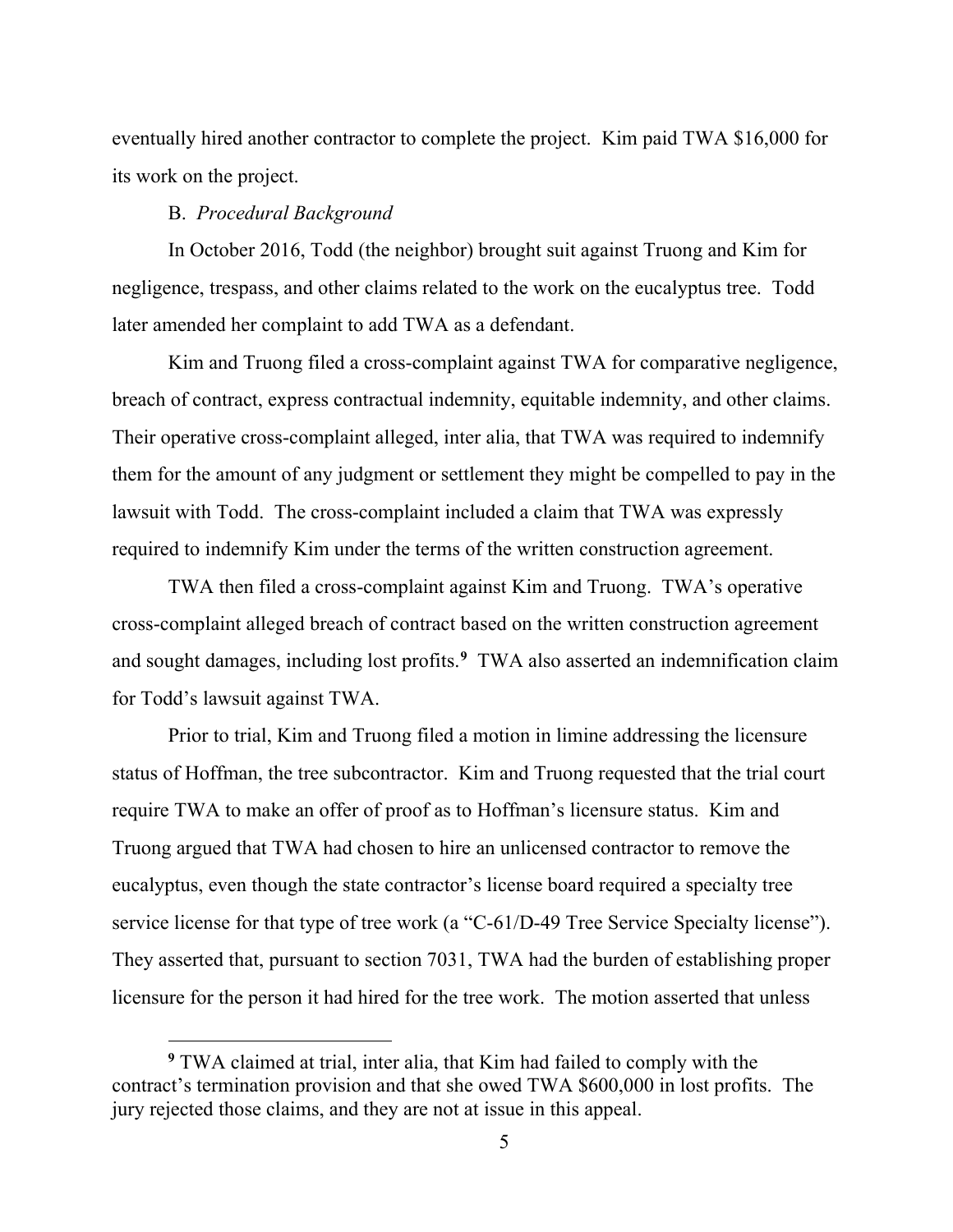TWA could prove the subcontractor it hired for the tree work had the requisite license, TWA was barred from recovering from Kim and Truong any money paid or owed to the unlicensed subcontractor. Kim and Truong contended TWA had the burden of proving the subcontractor's licensure status with a verified certificate from the Contractors' State License Board. TWA opposed the motion.

The trial court heard argument on the motion in limine. Kim and Truong reiterated that they sought an offer of proof from TWA as to whether Hoffman had a valid contractor's license. Kim and Truong clarified that the issue of licensure was related to their breach of contract cross-claim against TWA in that they contended that TWA should disgorge the \$10,000 they had paid for tree work since it had been performed by an unlicensed subcontractor. TWA's counsel asserted that the issue also pertained to TWA's breach of contract claim against Kim because TWA was entitled to recover payment for all its work performed on the project. The trial court inquired of TWA's counsel whether Hoffman was employed by TWA. TWA responded that it did not contend that Hoffman was a TWA employee. TWA did not suggest it had any evidence that Hoffman had been licensed or make any offer of proof on the subject.

The trial court granted Kim and Truong's motion. It found that section 7031 applied here where "suing general contractor seeks compensation for services of a purported unlicensed subcontractor under a subcontract between the general and subcontractor." The trial court ruled that section 7031 barred TWA from "collecting compensation for services performed by the subcontractor for the tree trimming if, in fact, the subcontractor was unlicensed at the relevant time." The ruling in effect allowed Kim and Truong to claim the money paid for the unlicensed contractor should be disgorged and disallowed TWA from presenting a claim for money owed for the tree removal work performed by an unlicensed subcontractor. The ruling did not explicitly bar any party from bringing evidence at trial as to whether Hoffman was licensed.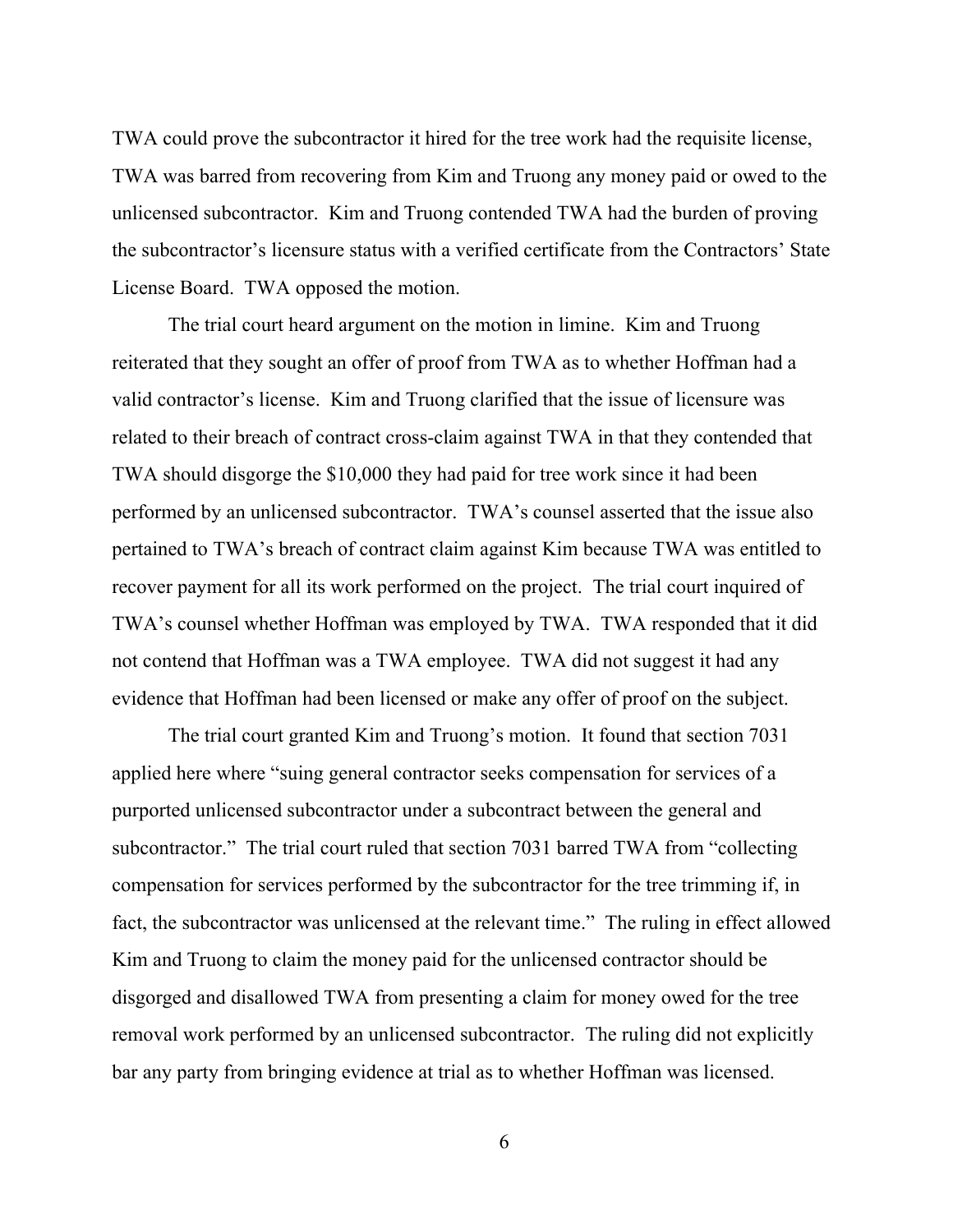The jury trial occurred in two phases and lasted eight days. Phase 1 addressed Todd's suit against Kim, Truong, and TWA for damage to the trees on her property. Todd called as witnesses Kim and an expert, who was a certified arborist. The arborist generally testified that the tree removal work that had been done on the eucalyptus was unprofessional and fell below the standard of care.

On the fifth day of the jury trial, Kim and Truong reached a settlement with Todd. The settlement provided that Kim and Truong would pay Todd \$50,000 and that Kim and Truong could take down the eucalyptus tree. Todd also settled with TWA. She dismissed her complaint with prejudice against TWA in exchange for TWA's promise to waive any claim for costs against her.

Phase 2 of the jury trial addressed the claims in the cross-complaints. The jury heard testimony from Wong, Kim, and Truong, and one expert witness (Gary Ransone), who testified in support of Kim and Truong's case-in-chief. Ransone, who was a general contractor, opined that it was simple to verify whether a subcontractor is properly licensed and insured by going to the Contractors' State License Board Web site. Ransone estimated the verification process takes approximately two minutes. Wong, Kim, and Truong also testified about Kim and Truong's \$16,000 payment to TWA. We discuss that testimony in further detail below.

The trial court admitted numerous documents into evidence, including e-mails and text messages exchanged among Kim, Truong, and Wong, and the written construction agreement.

The trial court gave the jury written instructions and special verdict forms. One of the special verdict forms addressed the payments for unlicensed tree work and was provided to the jury over TWA's objection. It asked whether Kim paid TWA "any monies for the tree trimming work performed by [TWA's] unlicensed subcontractor?" To that question, the jury answered yes. Because it answered yes, the jury was then asked "how much did [Kim] pay [TWA] for the tree trimming work performed by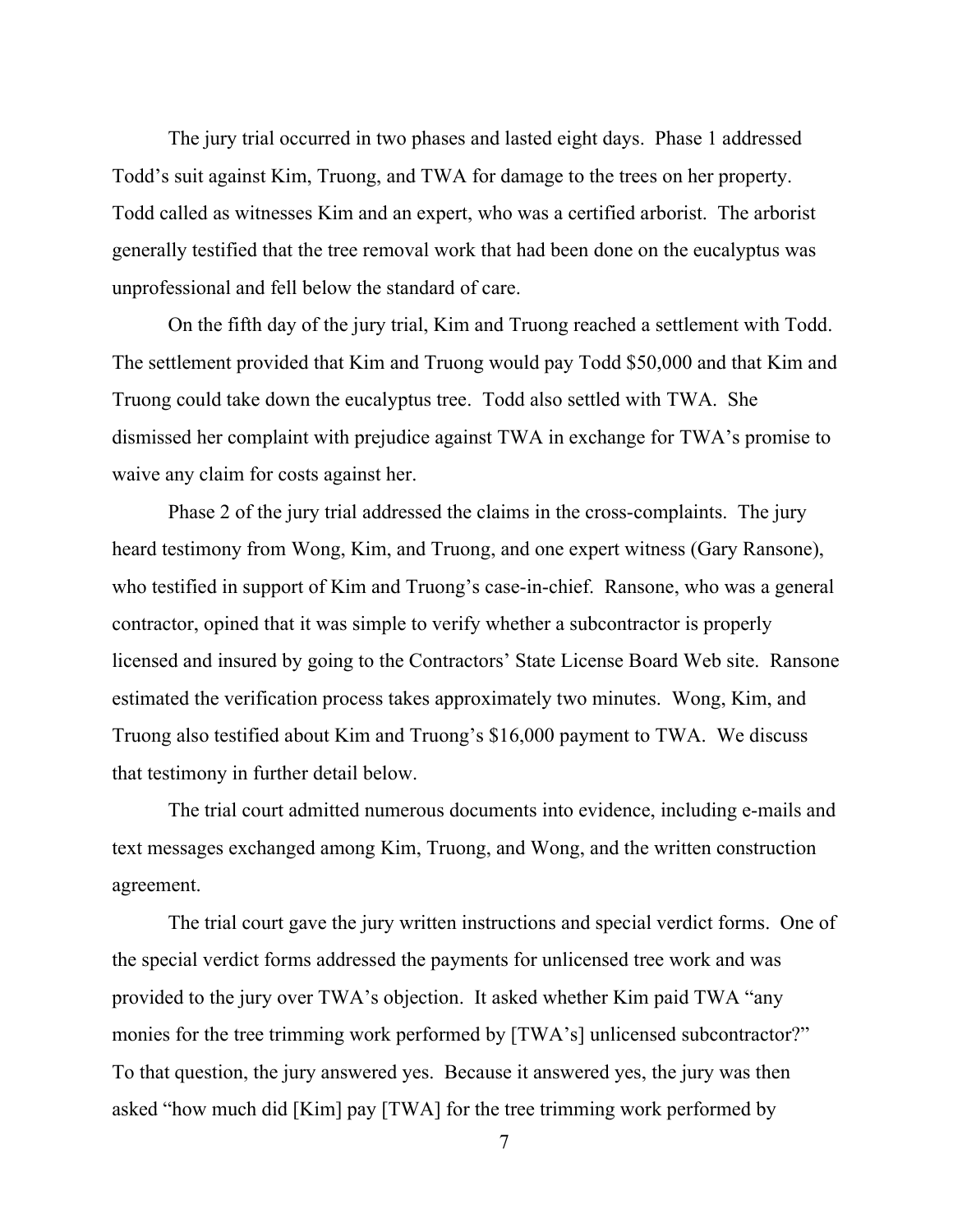[TWA's] subcontractor, Marvin Hoffman?" The jury answered \$10,000. Additionally, the jury returned a special verdict finding that TWA was 100 percent negligent and at fault for the harm to Todd and that her damages were \$9,098.

On February 6, 2018, the trial court entered judgments on both phases of the trial. Only the phase 2 judgment (hereafter judgment) is at issue in this appeal. Based upon the jury's verdict that TWA was 100 percent liable for negligence and that Todd's damages were \$9,098, the trial court doubled that figure to \$18,196, pursuant to statute. **[10](#page-7-0)** The court entered judgment in favor of Truong and Kim in the amount of \$18,196 on their cross-claims against TWA based on contributory negligence and indemnity and on Kim's separate cross-claim for express contractual indemnity. The judgment ordered TWA to disgorge the \$10,000 paid for the tree trimming work performed by TWA's unlicensed subcontractor.<sup>[11](#page-7-1)</sup> It found in favor of Kim as to TWA's cross-complaint against her for breach of contract.

TWA timely filed a notice of appeal of the February 6, 2018 judgment.

Pursuant to the terms of the construction agreement, the trial court issued a postjudgment order awarding Kim \$137,821 in attorney fees and \$22,505.16 in expert witness fees. The order also awarded Truong and Kim, as the prevailing parties, \$18,273.59 in costs and denied TWA's motion to tax costs.

#### **II. DISCUSSION**

Appellants TWA and Wong collectively raise three claims against the judgment. TWA and Wong (together, appellants)**[12](#page-7-2)** contend the trial court erred as a matter of law in

<span id="page-7-0"></span>**<sup>10</sup>** The trial court applied Civil Code section 3346 to double the damages. That statute "provides enhanced damages to plaintiffs suffering 'wrongful injuries' [citation] to timber, trees, or underwood." (*Scholes v. Lambirth Trucking Co.* (2020) 8 Cal.5th 1094, 1099.)

<span id="page-7-1"></span>**<sup>11</sup>** The judgment does not specify the precise cross-claim in the cross-complaint to which the \$10,000 payment pertains.

<span id="page-7-2"></span>**<sup>12</sup>** TWA and Wong did not file separate briefs in this appeal, and Wong was not added as an appellant until after TWA filed its opening brief. Our analysis specifies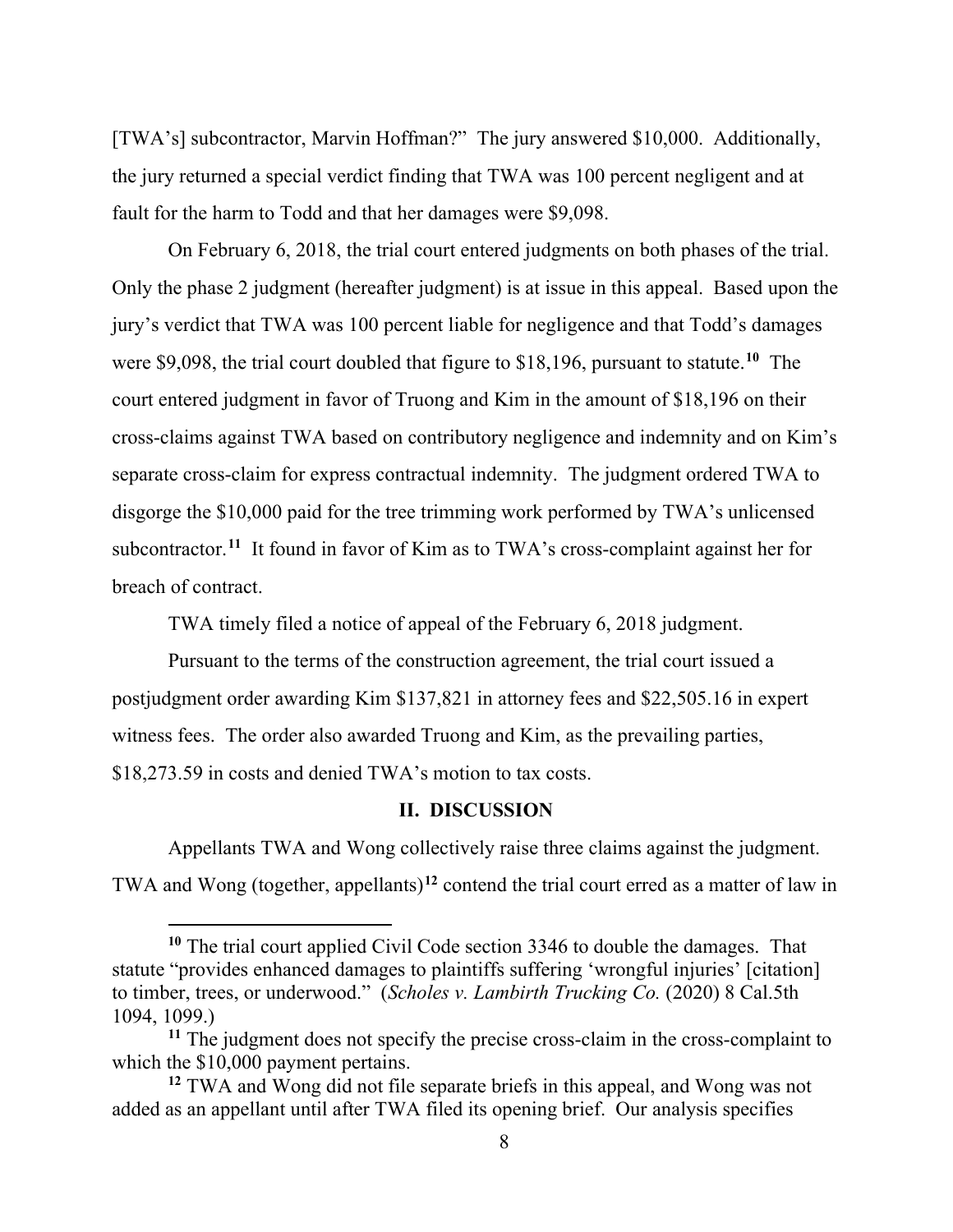its pretrial ruling on the application of section 7031. Appellants argue the ruling effectively caused TWA to forfeit its claim for compensation from respondents for the tree work. Further, Wong asserts the written construction agreement does not include tree removal and therefore Kim's claims for indemnity and attorney fees based on that agreement cannot stand. In addition, Wong maintains substantial evidence does not support the jury's finding that Kim paid TWA \$10,000 for tree services. Wong also challenges the postjudgment order awarding attorney fees to Kim and acknowledges that this issue rises and falls with his contractual claim. We address each claim in turn.

# A. *Pretrial Ruling Related to Business and Professions Code Section 7031*

As described above, the trial court decided that section 7031 applied to the facts here—namely, where a general contractor seeks compensation for services of a purported unlicensed subcontractor under a subcontract between the general and subcontractor. The trial court ruled that the statute barred TWA from "collecting compensation for services performed by the subcontractor for the tree trimming under the subcontract if, in fact, the subcontractor was unlicensed at the relevant time." The trial court's ruling allowed Kim and Truong to present to the jury (as reflected in a special verdict form) that TWA had illegally hired an unlicensed subcontractor to do the tree trimming and let the jury decide the amount Kim paid for that illegal work. The ruling did not bar the introduction of evidence at trial as to whether Hoffman was licensed.

On appeal, appellants primarily argue that this pretrial ruling was error and "[e]ffectively [n]onsuited" their breach of contract claim and prevented them from recovering compensation for tree services.

whether the claims are made by one or both appellants, to the extent we can make this determination from the briefing. (See fn. 1, *ante*.)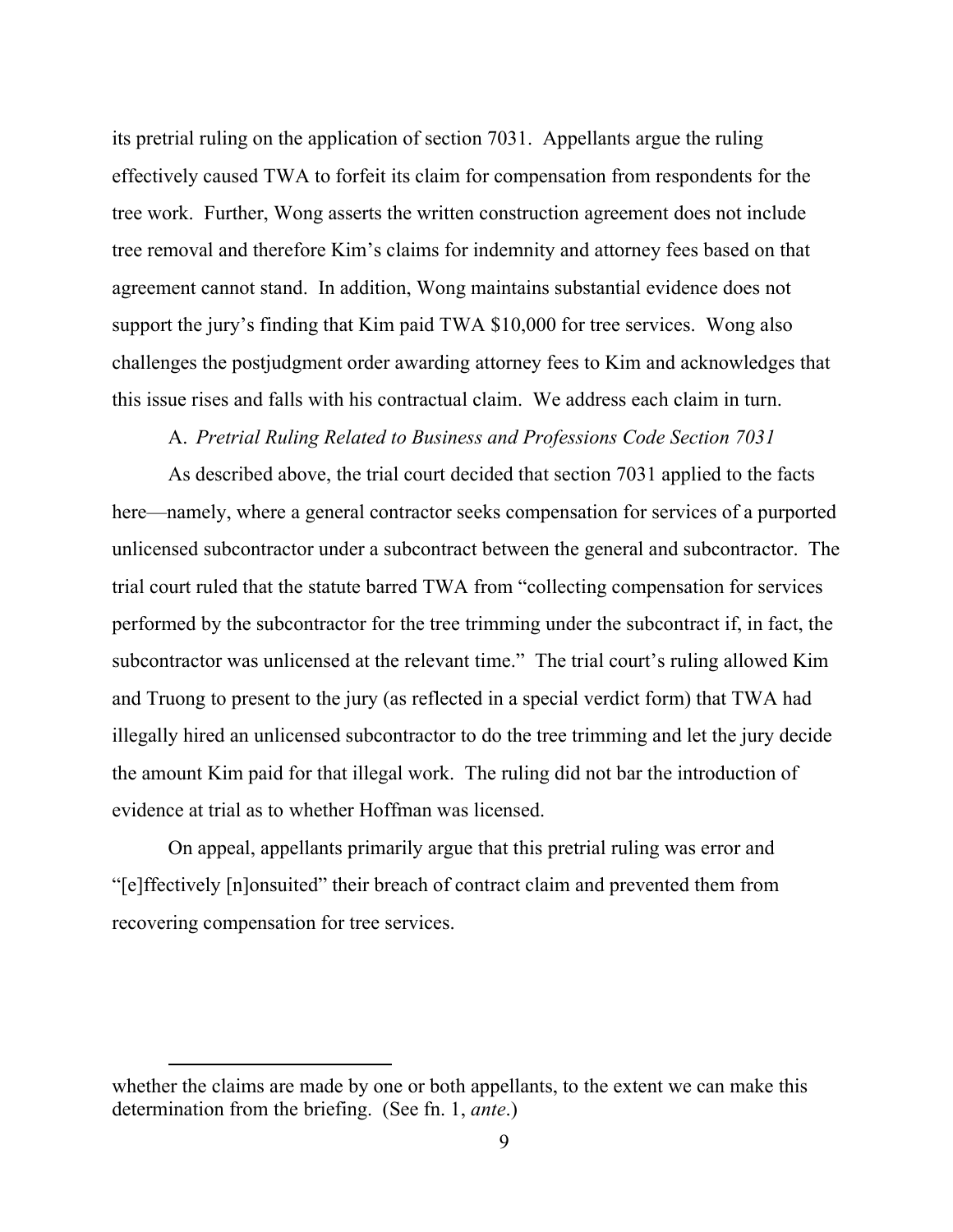### 1. Standard of Review

TWA contends that the trial court erred in applying section 7031 as a bar to its claims against Kim and Truong to recover money for work done by Hoffman. **[13](#page-9-0)** This is primarily a question of law which we review de novo. (See *Vallejo Development Co. v. Beck Development Co.* (1994) 24 Cal.App.4th 929, 937.) Additionally, as TWA alleges the pretrial ruling amounted to a nonsuit, we also independently review the trial court's evidentiary ruling. (See *City of Livermore v. Baca* (2012) 205 Cal.App.4th 1460, 1473.)

# 2. Section 7031 and General Principles

Section 7031 is part of the Contractors' State License Law (§ 7000 et seq.). It "imposes strict and harsh penalties for a contractor's failure to maintain proper licensure. Among other things, the [Contractors' State License Law] states a general rule that, regardless of the merits of the claim, a contractor may not maintain any action, legal or equitable, to recover compensation for 'the performance of any act or contract' unless he or she was duly licensed 'at all times during the performance of that act or contract.' (§ 7031, subd. (a).)" (*MW Erectors, Inc. v. Niederhauser Ornamental & Metal Works Co., Inc.* (2005) 36 Cal.4th 412, 418 (*MW Erectors*).)

At the time of the trial court's ruling, section 7031, subdivision (a) (hereafter section 7031(a)) stated in pertinent part that "no person engaged in the business or acting in the capacity of a contractor, may bring or maintain any action, or recover in law or equity in any action, in any court of this state for the collection of compensation for the performance of any act or contract where a license is required by this chapter without alleging that he or she was a duly licensed contractor at all times during the performance of that act or contract, regardless of the merits of the cause of action brought by the

<span id="page-9-0"></span>**<sup>13</sup>** TWA's argument appears to relate to TWA's "breach of contract" claim which it asserted against both Kim and Truong.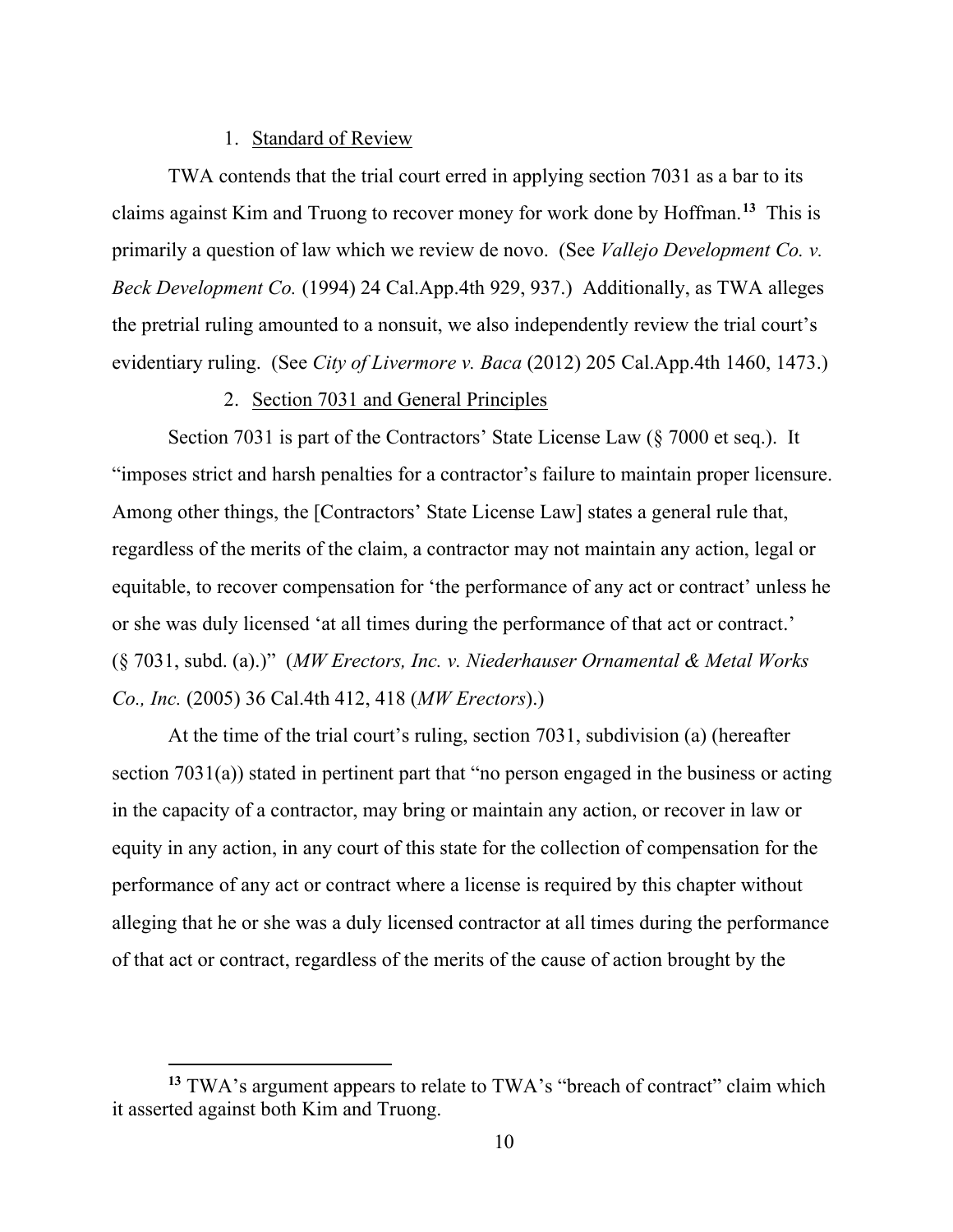person."<sup>[14](#page-10-0)</sup> (Former  $\S 7031(a)$ .) If licensure is controverted, the plaintiff must prove, by producing a verified certificate of licensure from the Contractors' State License Board, that it held all necessary licenses during performance of the work. (§ 7031, subd. (d).)

More generally, "[t]he purpose of the licensing law is to protect the public from incompetence and dishonesty in those who provide building and construction services. [Citation.] The licensing requirements provide minimal assurance that all persons offering such services in California have the requisite skill and character, understand applicable local laws and codes, and know the rudiments of administering a contracting business. [Citations.] [¶] Section 7031 advances this purpose by withholding judicial aid from those who seek compensation for unlicensed contract work. The obvious statutory intent is to discourage persons who have failed to comply with the licensing law from offering or providing their unlicensed services for pay." (*Hydrotech Systems, Ltd. v. Oasis Waterpark* (1991) 52 Cal.3d 988, 995 (*Hydrotech*); see also *Lewis & Queen v. N. M. Ball Sons* (1957) 48 Cal.2d 141, 151 (*Lewis & Queen*) [explaining that § 7031(a) "represents a legislative determination that the importance of deterring unlicensed persons from engaging in the contracting business outweighs any harshness between the parties"].)

Subcontractors are governed by the licensing law. (§ 7026.) "Both owners and general contractors are entitled to protection against illegal subcontract work by unlicensed persons. Hence, an unlicensed subcontractor may not recover compensation for his work from either the owner or the general contractor." (*Hydrotech*, *supra*, 52 Cal.3d at p. 997.) In one older appellate decision that construed the predecessor to section 7031(a), the court found the provision to apply "to a subcontractor as well as to a contractor" seeking relief, and the court held that the "contract between the plaintiff and his subcontractor, who was not licensed as required by law, was illegal and void," so the

<span id="page-10-0"></span>**<sup>14</sup>** The current version of section 7031(a) is not materially different (but changes "he or she was" to "they were").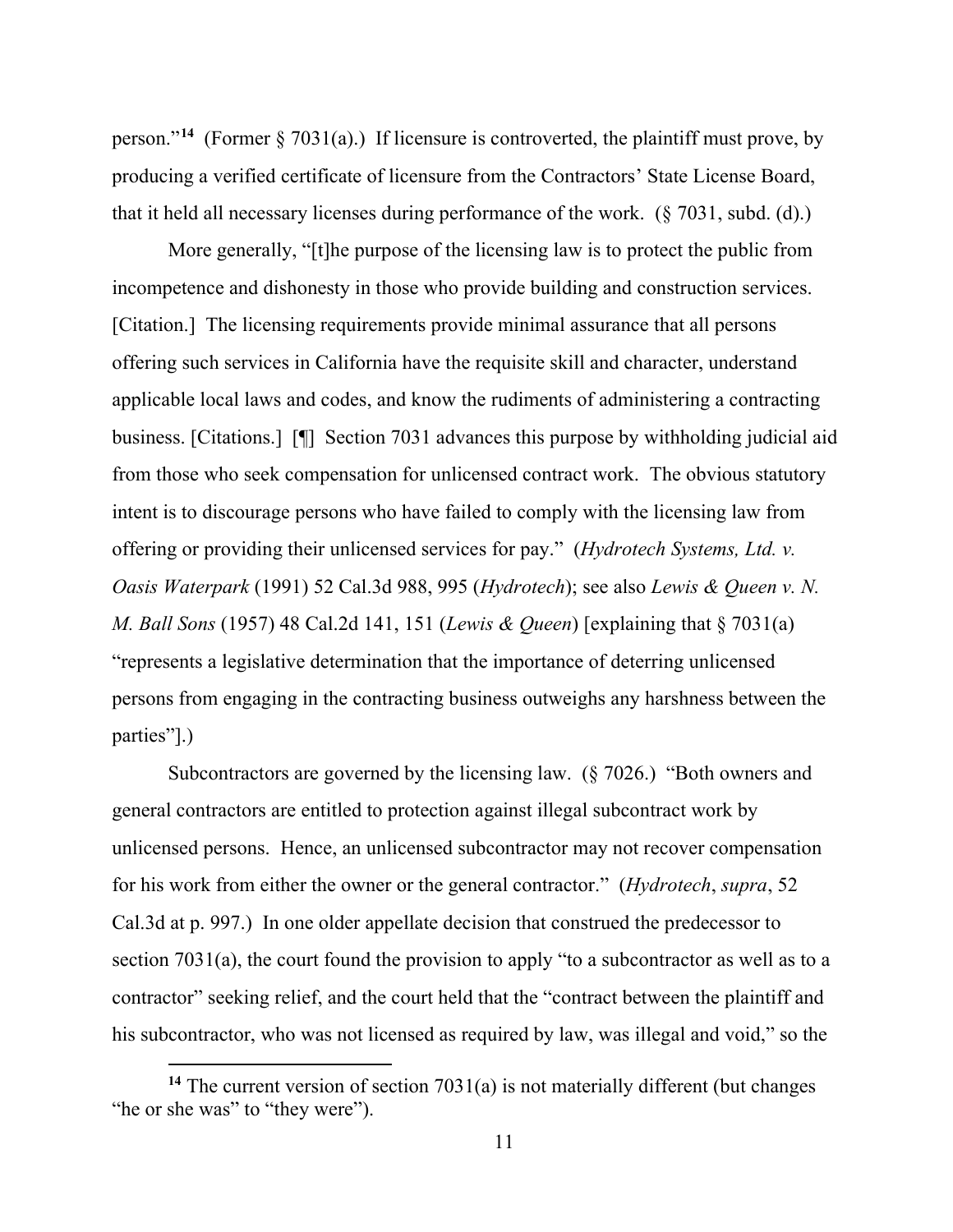general contractor was barred from seeking disgorgement based on a void contract. (*Holm v. Bramwell* (1937) 20 Cal.App.2d 332, 335.)

The California Supreme Court has not directly addressed the factual situation presented here as applied to section 7031(a), where a licensed general contractor seeks compensation from an owner for work performed by an unlicensed subcontractor.**[15](#page-11-0)**

Our higher court, however, has explained the rationale of that statute in broad terms and detailed the policy for its application. Thus, section 7031 bars all actions, regardless of the equities and however they are characterized, which effectively seek "compensation" for illegal unlicensed contract work. (*Hydrotech*, *supra*, 52 Cal.3d at p. 997.) Thus, if the primary "relief sought is compensation" for the unlicensed work, then "section 7031 bars the action." (*Id.* at p. 1002.) "[C]ourts may not resort to equitable considerations in defiance of section 7031." (*Lewis & Queen*, *supra*, 48 Cal.2d at p. 152.)

With these principles in mind, we turn to the application of section 7031 to the facts and circumstances here.

# 3. Analysis

At the outset, we recognize that TWA does not explicitly concede in this court that Hoffman was unlicensed. TWA notes there was no evidence presented at trial that Hoffman was unlicensed at the time he performed the tree work and asserts it would be "erroneous to assume that Hoffman was, in fact, unlicensed." However, TWA provides no authority for that assertion of error.

<span id="page-11-0"></span>**<sup>15</sup>** In *MW Erectors*, the California Supreme Court addressed a different legal question; however, a footnote in that decision states "while the statutory scheme contemplates that nonlicensure must be raised as a defense, no statutory provision explicitly requires a duly licensed contractor who is suing for money attributable to the work of *another entity* to affirmatively allege that the other entity was *duly licensed*." (*MW Erectors*, *supra*, 36 Cal.4th at p. 424, fn. 5.)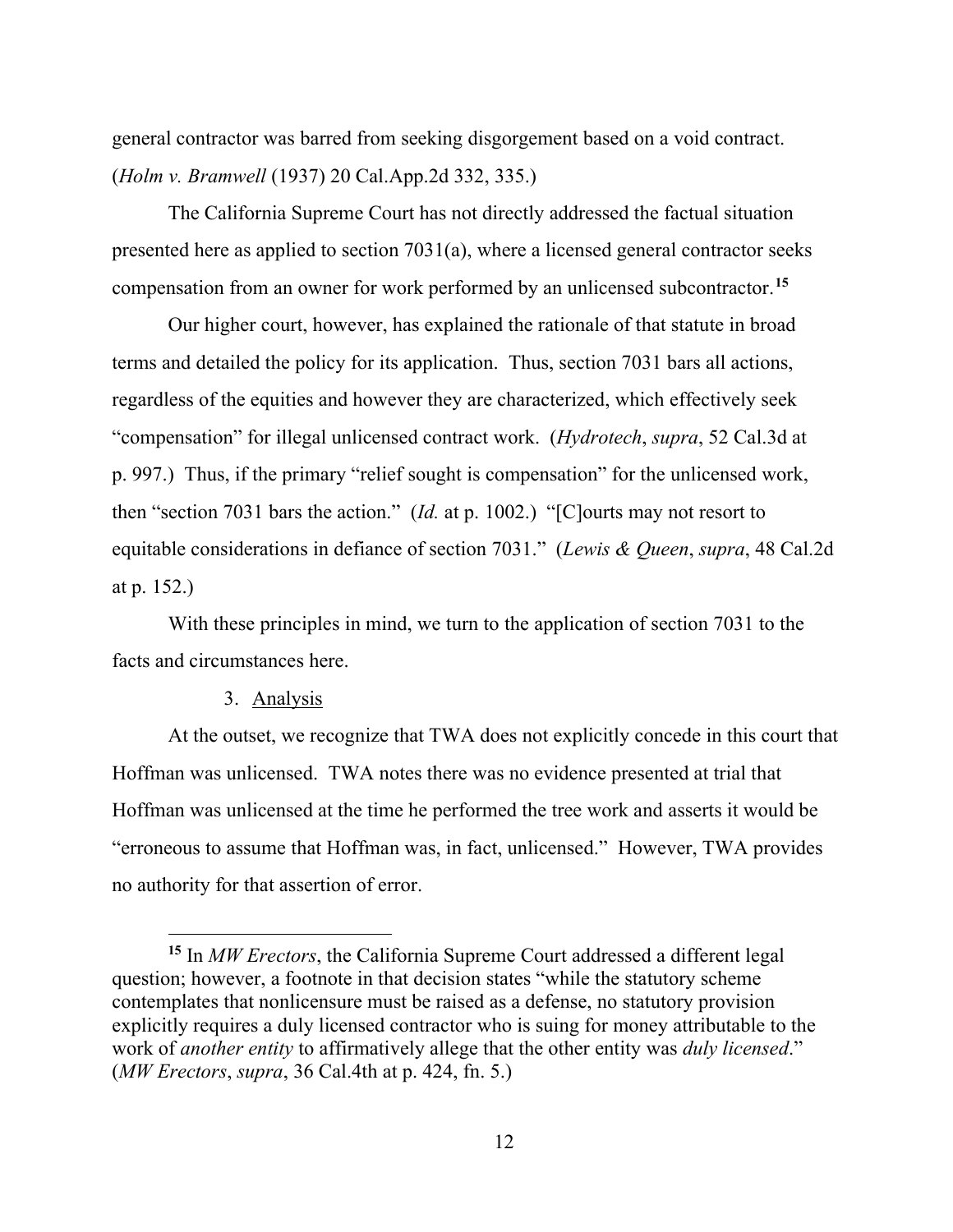Having carefully reviewed the record, we decide there is no basis to reasonably infer from the trial evidence that Hoffman was licensed for the tree work. (Cf. *Kinda v. Carpenter* (2016) 247 Cal.App.4th 1268, 1286 ["The Evidence Code defines an inference as 'a deduction of fact that may logically and reasonably be drawn from another fact or group of facts found or otherwise established in the action.' (Evid. Code, § 600[, subd. (b)."].) The trial court's ruling did not preclude TWA from proffering such evidence at trial on that question, for example by offering into evidence any licensing board certificates. Nor does TWA contend the tree work at issue on the eucalyptus did not require a specialized license. Since the licensure status of Hoffman was at issue in the trial, and TWA had the opportunity to but did not offer any evidence that Hoffman had the requisite license, there is no basis from which to infer that Hoffman was licensed for the tree work he performed at the property. We therefore assume for purposes of our independent analysis of the applicability of section 7031 that Hoffman was unlicensed in September 2015 when he performed the tree work on the eucalyptus. **[16](#page-12-0)**

We turn now to whether the trial court erred in deciding that section 7031 barred TWA from seeking recovery from Kim and Truong for the value of Hoffman's work. The resolution of this question hinges on the applicability of section 7031 to TWA's claim. The interpretation of a statute presents a question of law, which we review de novo. (*Goodman v. Lozano* (2010) 47 Cal.4th 1327, 1332 (*Goodman*).)

A court's primary goal in construing a statute "is to determine and give effect to the underlying purpose of the law." (*Goodman*, *supra*, 47 Cal.4th at p. 1332.) In so doing, "our first task is to look to the language of the statute itself. [Citation.] When the language is clear and there is no uncertainty as to the legislative intent, we look no further and simply enforce the statute according to its terms." (*DuBois v. Workers' Comp.* 

<span id="page-12-0"></span>**<sup>16</sup>** While arguing we must infer all evidence in his favor as to the relevant facts, in addressing the legal scope of section 7031, Wong also assumes "arguendo" that Hoffman is unlicensed.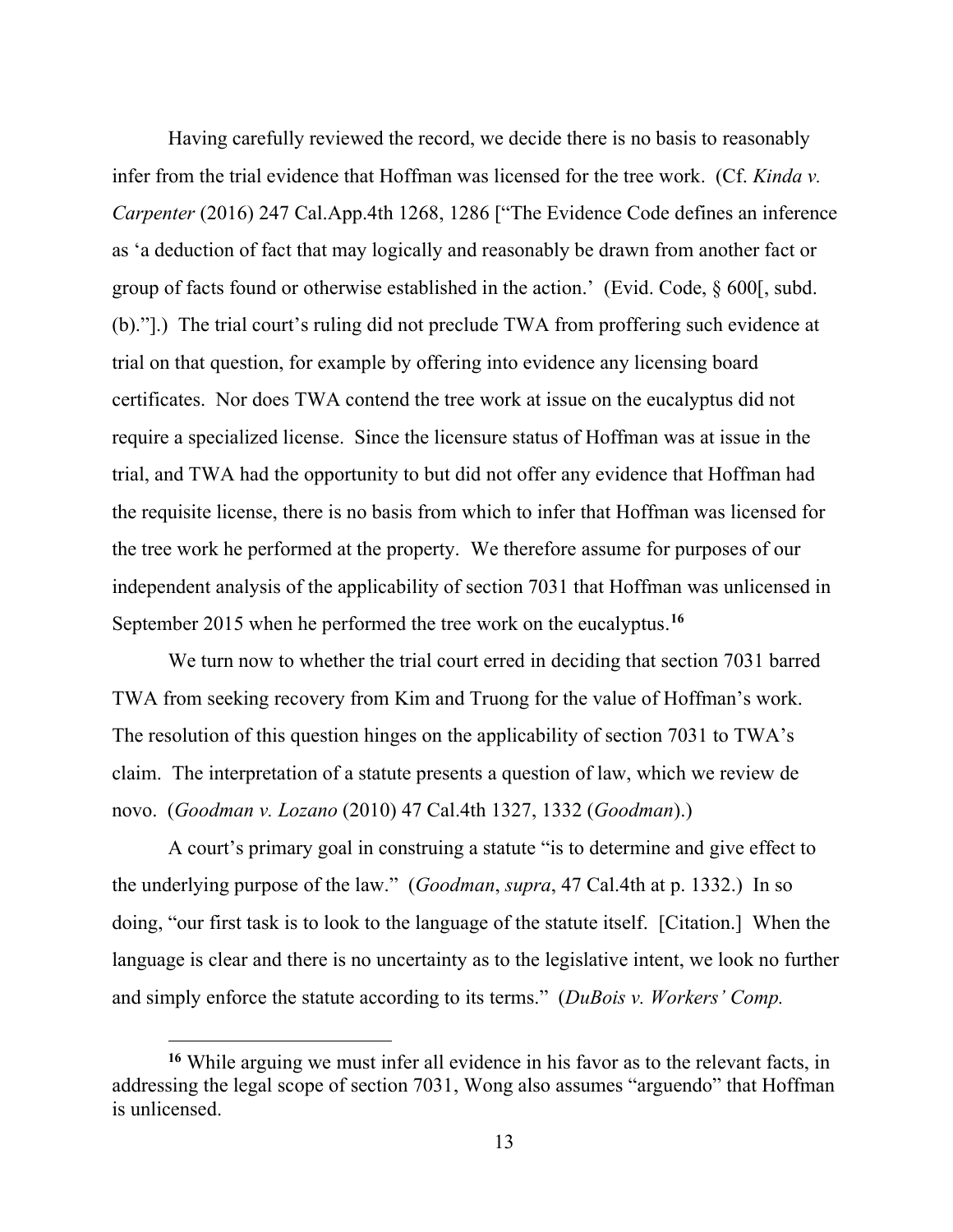*Appeals Bd.* (1993) 5 Cal.4th 382, 387–388 (*DuBois*).) Thus, " ' "[i]f the words of the statute are clear, the court should not add to or alter them to accomplish a purpose that does not appear on the face of the statute or from its legislative history." ' [Citation.] In other words, we are not free to 'give words an effect different from the plain and direct import of the terms used.' " (*Goodman*, at p. 1332*.*)

Additionally, we must consider the meaning of the statutory section in the context of the entire statute and the statutory scheme of which it is a part. (*DuBois*, *supra*, 5 Cal.4th at p. 388.) "The words of the statute must be construed in context, keeping in mind the statutory purpose, and statutes or statutory sections relating to the same subject must be harmonized, both internally and with each other, to the extent possible." (*Dyna-Med*, *Inc*. *v*. *Fair Employment & Housing Com*. (1987) 43 Cal.3d 1379, 1387 (*Dyna-Med*).) "Where uncertainty exists consideration should be given to the consequences that will flow from a particular interpretation." (*Ibid.*)

Beginning with the words of the statute, we observe that while the plain meaning of section 7031 is unambiguous, its application to the factual scenario at hand is not immediately clear. Section 7031(a) states, with exceptions not relevant here, that "no person engaged in the business or acting in the capacity of a contractor, may bring or maintain any action, or recover in law or equity in any action, in any court of this state for the collection of compensation for the performance of any act or contract where a license is required by this chapter without alleging that they were a duly licensed contractor at all times during the performance of that act or contract regardless of the merits of the cause of action brought by the person."<sup>[17](#page-13-0)</sup> (§ 7031(a).) The statute authorizes a person who uses the services of an unlicensed contractor to "bring an action in any court of competent jurisdiction in this state to recover all compensation paid to the unlicensed

<span id="page-13-0"></span><sup>&</sup>lt;sup>17</sup> For ease of reference, and because the current and former versions of the statute are not materially different, we cite the current version of section 7031. (See fn. 14, *ante*.)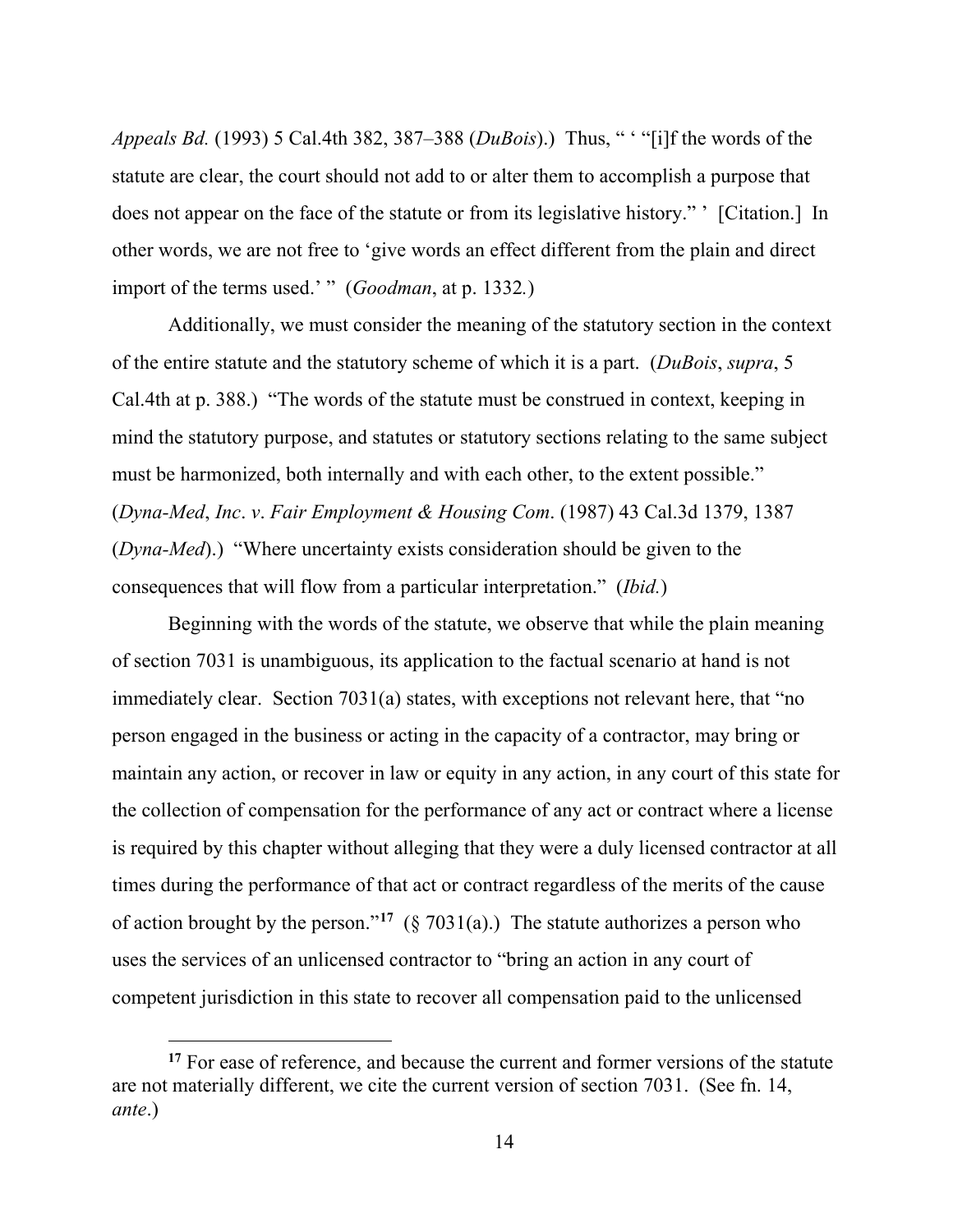contractor for performance of any act or contract." (*Id.*, subd. (b).) It provides that when the issue of licensure is controverted, the burden of proof falls on the licensee. (*Id.*, subd. (d).)

The plain meaning of the subdivision (a) provision in section 7031, as construed by our Supreme Court, is "that, except as expressly otherwise provided, a contractor may not sue to collect compensation for performance of 'any act or contract' requiring a license without alleging that he or she was duly licensed 'at all times during the performance of that act or contract.' (§ 7031(a).)" (*MW Erectors*, *supra*, 36 Cal.4th at p. 425; see also *Hydrotech*, *supra*, 52 Cal.3d at pp. 991–992.) Its purpose, understood in the broader context of the Contractors' State License Law, is to provide some assurance that persons offering contractor services in California meet baseline qualifications and discourage noncompliance with the licensing law. (*Id.* at p. 995.)

Important to our analysis here, "[s]ection 7031 advances this purpose by withholding judicial aid from those who seek compensation for unlicensed contract work." (*Hydrotech*, *supra*, 52 Cal.3d at p. 995.) It reflects "a legislative determination" as to "the importance of deterring unlicensed persons from engaging in the contracting business . . . by denying violators the right to maintain any action for compensation in the courts of the state." (*Lewis & Queen*, *supra*, 48 Cal.2d at p. 151.)

In short, the plain and unambiguous meaning of section  $7031(a)$  is that it bars a contractor in California from bringing an action for compensation for the unlicensed performance of an act or contract where a license is required. The Supreme Court has construed section 7031(a) as imposing a complete bar to any recovery of compensation for unlicensed work "by specifying that a contractor is barred from all recovery for such an 'act or contract' if unlicensed at any time while performing it." (*MW Erectors*, *supra*, 36 Cal.4th at p. 426, italics omitted.) But whether that bar extends to a licensed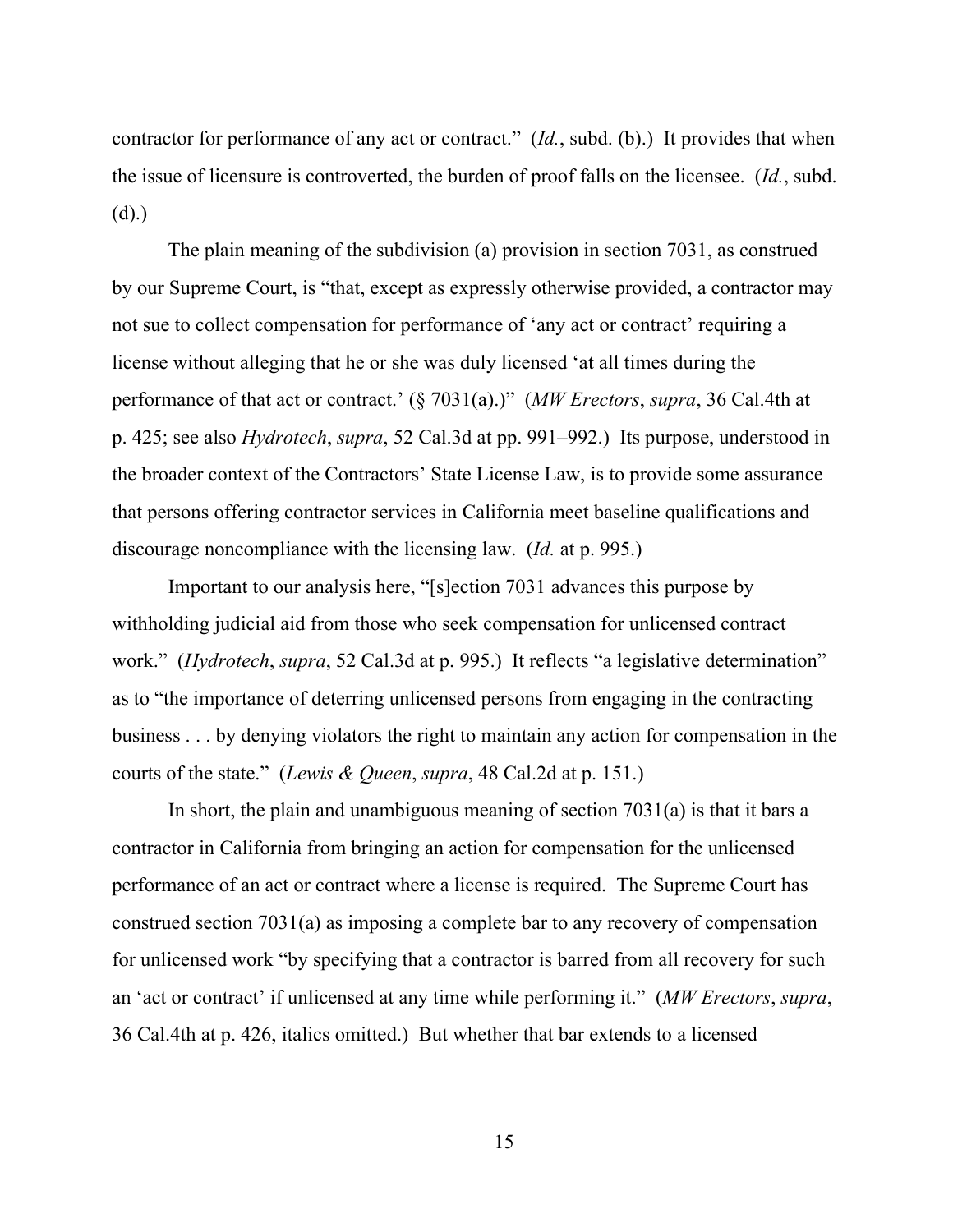contractor for his use of an unlicensed subcontractor is not immediately apparent from the text of section 7031(a) alone.**[18](#page-15-0)**

To clarify the intended scope of section 7031(a), we consider the term " '[c]ontractor' " as defined in the statutory scheme. The statute states that " '[c]ontractor' " includes both "subcontractor and specialty contractor." (§ 7026.) It specifies that a person is a " '[c]ontractor' " within the meaning of the statute regardless of whether that person does the work "himself or herself or by or through others." (*Ibid.*) Thus, the bar imposed by section 7031(a) applies broadly to those in contractor roles. Taken together, sections 7026 and 7031(a) subject subcontractors to the same rules as contractors, prohibiting a subcontractor from taking legal action to recover compensation from the owner or general contractor for unlicensed work performed by the subcontractor. (§§ 7026, 7031(a); see *Hydrotech*, *supra*, 52 Cal.3d at p. 997.)

Scrutinizing the plain language of these provisions more closely, it is at least arguably ambiguous whether section 7031(a) is limited to the scenario in which the entity (or person) who seeks to "bring or maintain [the] action" for compensation and the entity that has "perform[ed] [the] act or contract where a license is required" are strictly the same.  $(\S 7031(a))$  If that were the proper reading of the statute, then it would not extend to TWA on these facts because TWA brought the action for breach of contract (and was properly licensed) but neither TWA nor any TWA employee actually performed the tree work. Conversely, section 7031(a) would encompass the facts here if it extends to a person "acting in the capacity of a contractor"  $(\S 7031(a))$  who does the work requiring a license "by or through others" (§ 7026). Only this latter construction attempts to reconcile the technical application of section 7031 with the broad definition of contractor supplied by section 7026.

<span id="page-15-0"></span>**<sup>18</sup>** The parties have not identified on-point authority that addresses this or a similar factual scenario. Nor has this court's independent research uncovered any such cases.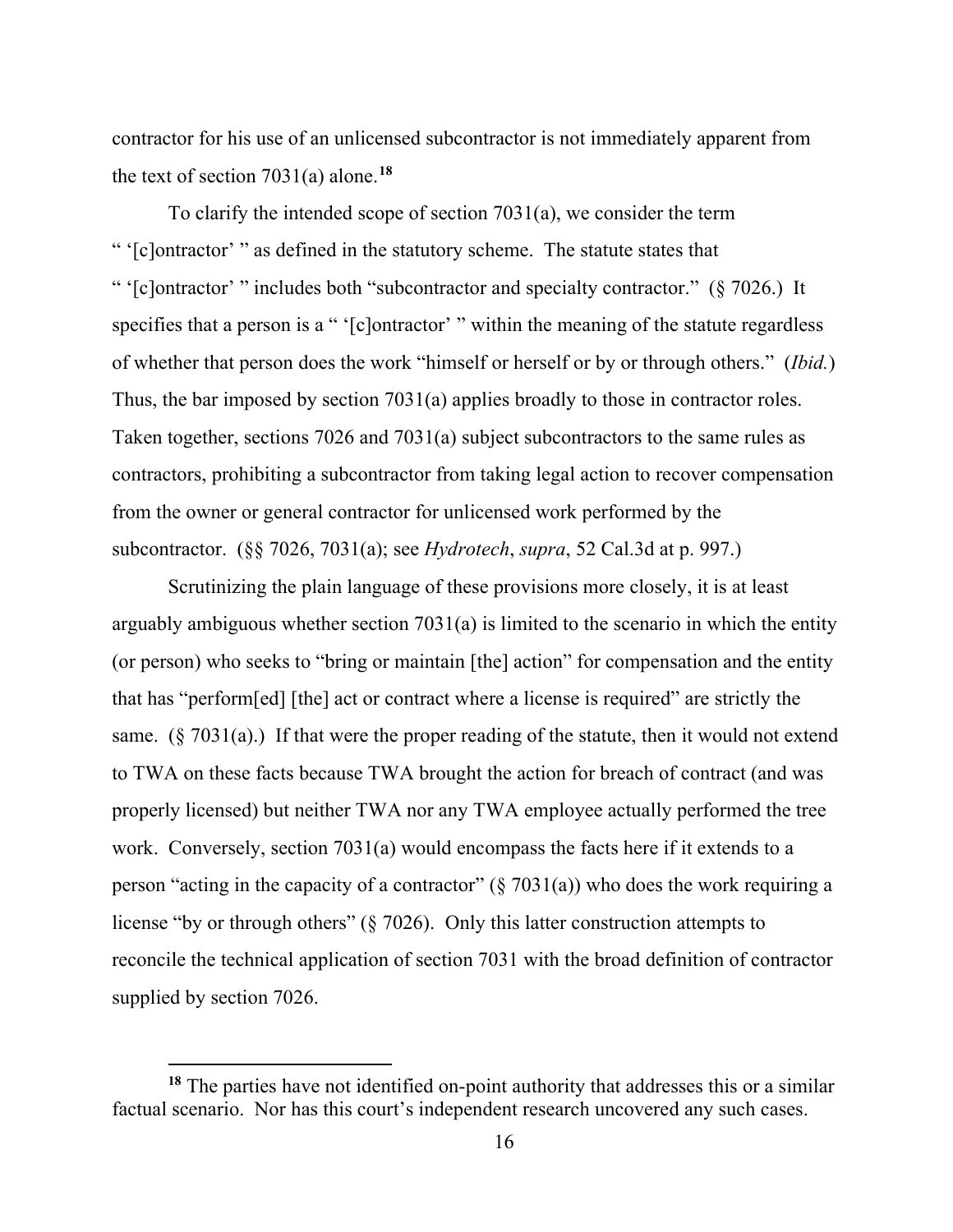To resolve the ambiguity, we look to other provisions of the statute and the statutory scheme of which it is a part, seeking to harmonize the sections with each other and internally. (*DuBois*, *supra*, 5 Cal.4th at p. 388; *Dyna-Med*, *supra*, 43 Cal.3d at p. 1387.) We conclude that to narrowly construe section 7031(a) to allow TWA's claim for compensation to proceed under the circumstances here (thus reversing the trial court's order) would undermine certain other provisions of the statutory scheme governing contractor licensing and contravene the policy behind the statute.

Section 7031 "has as its purpose the enforcement of the Contractors License Law." (*Asdourian v. Araj* (1985) 38 Cal.3d 276, 282, (*Asdourian*), superseded by statute on another ground as stated in *Construction Financial v. Perlite Plastering Co.* (1997) 53 Cal.App.4th 170, 175.) As noted, *ante*, it both bars recovery in a court of law for any contractor or subcontractor who performed the act or contract unlicensed  $(\xi 7031(a))$  and authorizes a person who utilizes the services of an unlicensed contractor or subcontractor to bring a court action to recover the compensation paid for that unlicensed work (§ 7031, subd. (b).) These parallel methods of statutory deterrence are referred to, respectively, as the " 'shield' " and " 'sword' " of the Contractors' State License Law. (*Loranger v. Jones* (2010) 184 Cal.App.4th 847, 854.) Subdivisions (a) and (b) of section 7031 thus represent two ways in which the Contractors' State License Law reinforces licensing requirements and penalizes violations.

Other provisions of the statutory framework further incentivize contractors to comply with licensing rules. For example, a licensed contractor who enters into a contract with an unlicensed contractor is subject to discipline by the Contractors' State License Board. (§ 7118; see *Wang v. Division of Labor Standards Enforcement* (1990) 219 Cal.App.3d 1152, 1158.) And the penalty for failure to comply with other rules, specifically regarding employee workers' compensation insurance coverage, is automatic suspension by operation of law of the contractor's license (§ 7125.2), rendering the unlicensed contractor subject to the section 7031 bar for purposes of bringing an action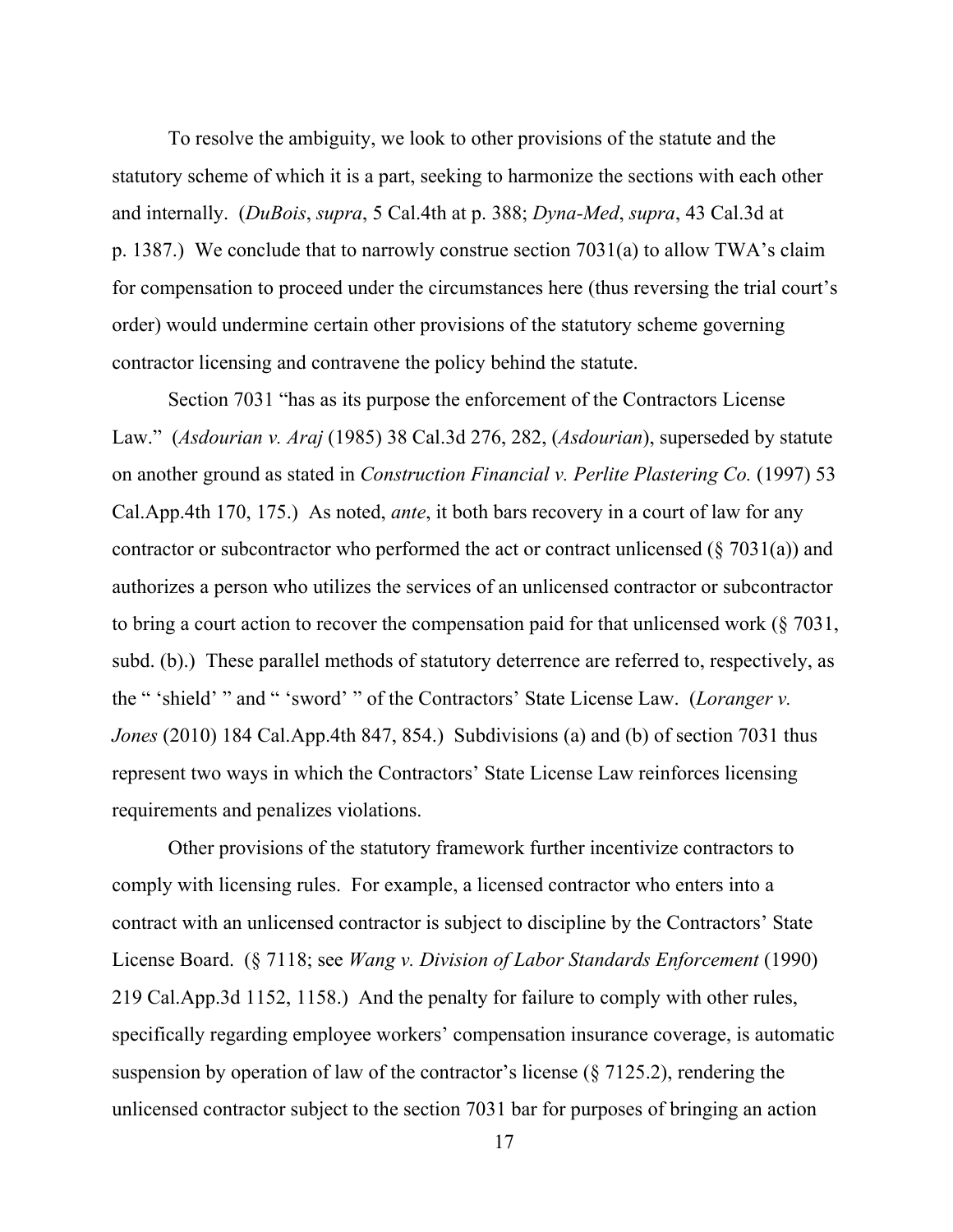for compensation. (See *Smith v. Workers' Comp. Appeals Bd.* (2002) 96 Cal.App.4th 117, 127 [noting the Legislature has "harnessed the licensing requirements . . . to serve the statutory goals of the workers' compensation system".])

This comprehensive statutory framework has as its purpose the "protect[ion of] the public" by imposing "strict and harsh penalties for a contractor's failure to maintain proper licensure." (*MW Erectors*, *supra*, 36 Cal.4th at p. 418.) Against this backdrop, we agree with the trial court's observation that it would be unreasonable to permit TWA to collect compensation for work performed by an unlicensed subcontractor when all facets of the Contractors' State License Law are directed at ensuring licensing compliance.

The essence of TWA's overarching claim, as we understand it, is that Hoffman's licensure status was legally irrelevant because it is undisputed that TWA was itself licensed to perform the task in question. However, from the precedent set forth above, California law contains a strong policy barring actions that effectively seek compensation for unlicensed work. Section 7031 accomplishes this policy purpose "by denying a contractor 'access to the courts to recover for the fruits of his labor . . . when he violates the statute.' " (*Asdourian*, *supra*, 38 Cal.3d at p. 282.)

Furthermore, it is clear that an unlicensed subcontractor may not recover compensation for his work from either the owner or the general contractor. (*Hydrotech*, *supra*, 52 Cal.3d at p. 997.) To nevertheless enable a contractor to recover compensation for the performance of unlicensed work, simply because the work was accomplished by hiring a subcontractor, would circumvent the purpose of section 7031 and render meaningless the section 7031 bar and expansive definition of contractor to include work performed "by or through others" (§ 7026). It also would undermine other enforcement mechanisms (i.e., § 7118). We decline to adopt a statutory construction that would produce such a result that is inconsistent with the overarching statutory scheme. (See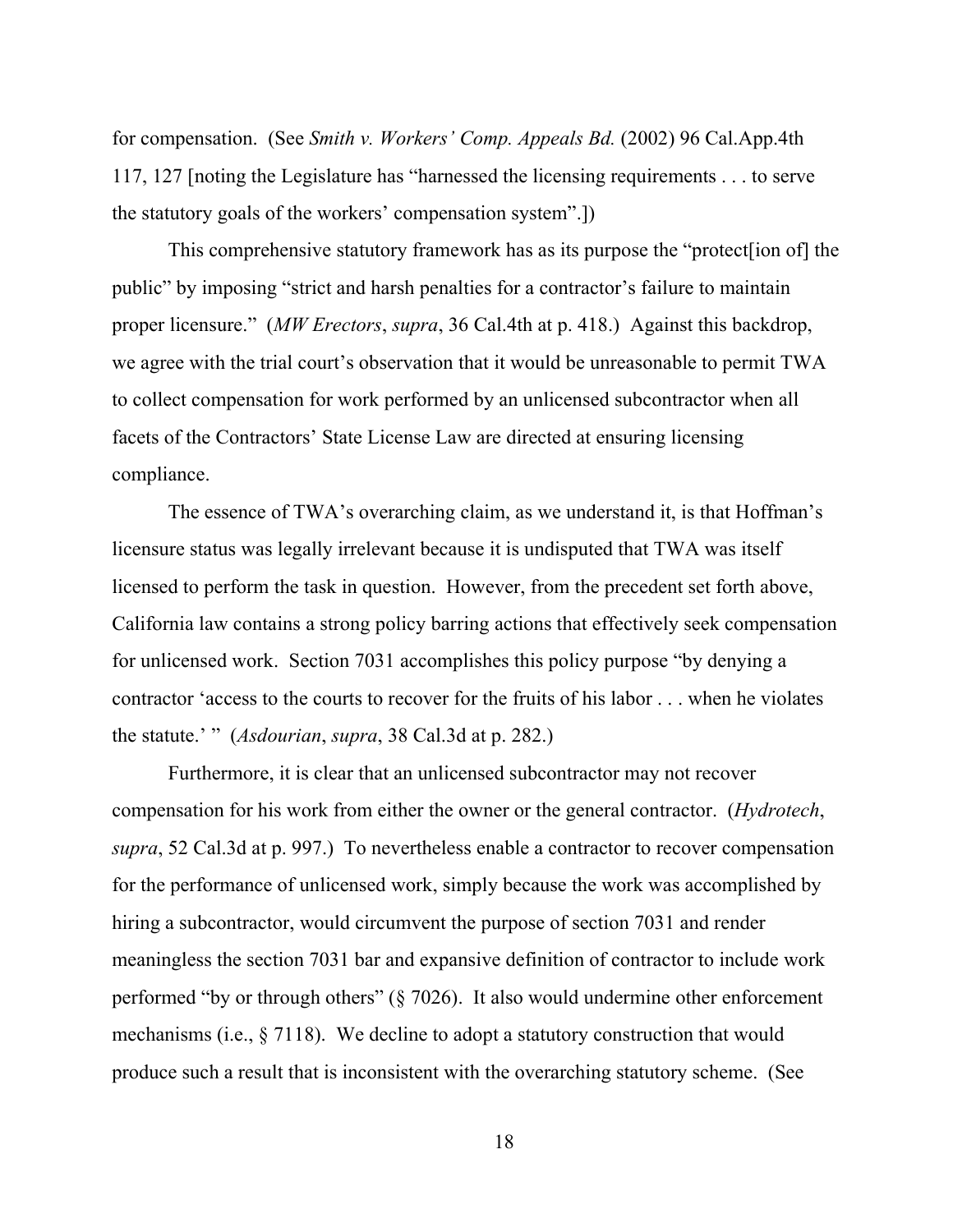*Dyna-Med*, *supra*, 43 Cal.3d at p. 1387; see also *Flannery v. Prentice* (2001) 26 Cal.4th 572, 578.)

TWA advances several "public policy" arguments for the proposition that section 7031 should not apply to the circumstances at issue. In our view, none of these arguments are legally or factually relevant.

TWA maintains the evidence reflects Hoffman was a "more competent tree cutter" than Wong and that, relatedly, " 'licensed' is not the same as 'competent.' " TWA does not explain the legal relevance of this distinction. It argues that a rule "requiring general contractors to use only licensed subcontractors does not effectively serve" the policy of protecting the public from unskilled or shoddy workmanship.

We note that the application of section 7031 does not require general contractors to use only licensed subcontractors; in theory, general contractors remain free to hire unlicensed subcontractors. However, general contractors who use unlicensed subcontractors may not turn to the courts to recover compensation for those services if a dispute arises. (See *MW Erectors*, *supra*, 36 Cal.4th at p. 430, fn. 10.)

Further, the California Supreme Court has rejected a similar rationale proffered by an out-of-state contractor, who was not licensed in California. The out-of-state contractor contended "its unique skills should exempt it from section 7031." The California Supreme Court disagreed, observing "the licensing law achieves its protective purpose by requiring that a contractor's competence and qualifications, however unique, be examined and certified by the expert agency charged with the law's enforcement." (*Hydrotech*, *supra*, 52 Cal.3d at p. 996.) Wong's personal judgment that Hoffman was more competent than he at tree work does not substitute for a similar conclusion by the licensing agency.

TWA argues it could have hired inexperienced employees "and would not have run into any licensing problems." However, that is not what occurred here. On appeal, TWA claims that Hoffman was in fact TWA's employee. Appellants concede that this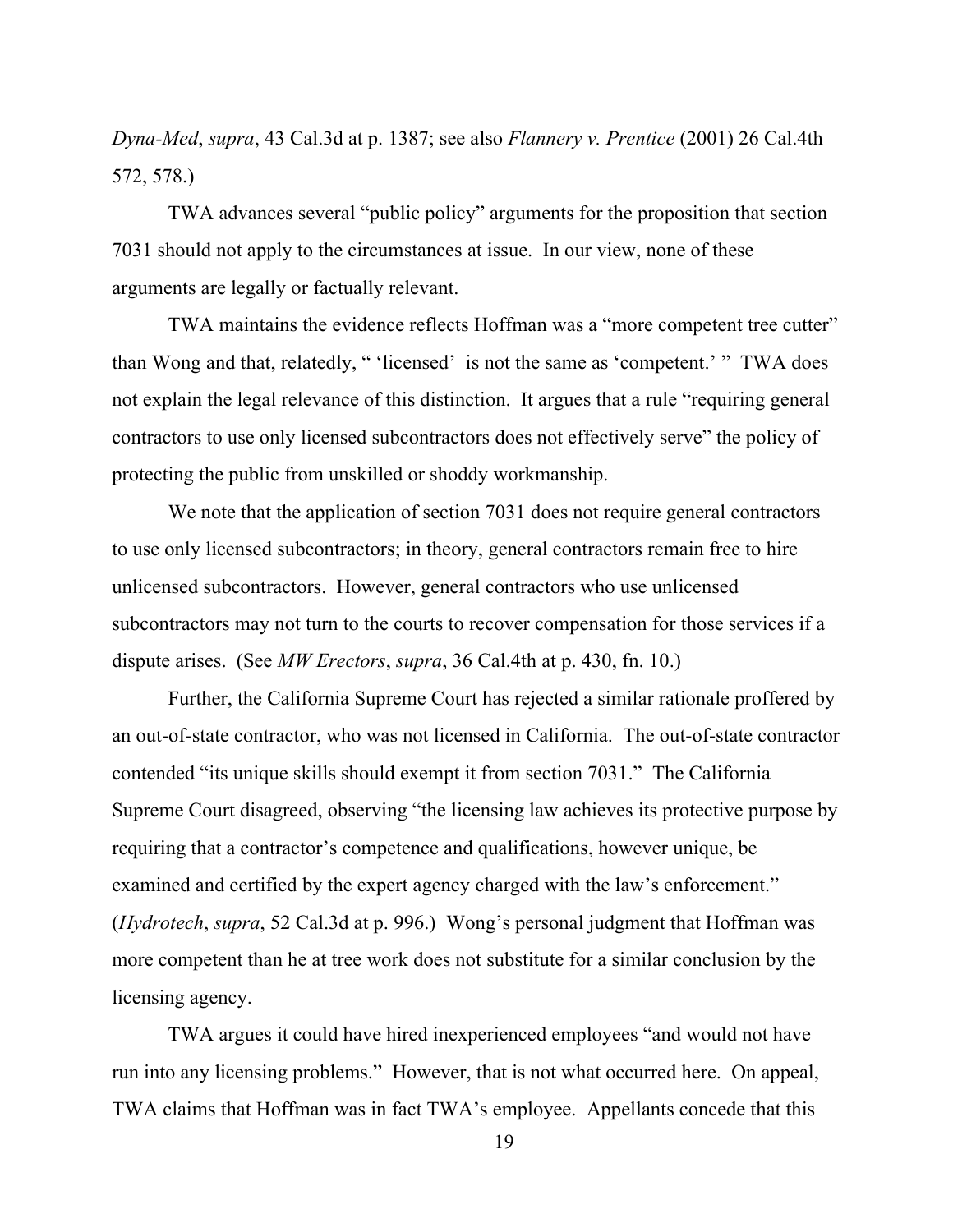argument was not raised below and that, in fact, TWA's counsel stated to the trial court, in direct response to its question about whether Hoffman was employed with TWA, that TWA did "not contend that he was employed." Nevertheless, they appear to maintain the issue of Hoffman's employment status was not forfeited because it is a purely legal argument, which we may address in our de novo review. We are not convinced this issue is a purely legal one, as the parties dispute whether Hoffman was, in fact, Wong's employee and argue, at length, the legal implications that flow from that factual question. (See *Greenwich S.F., LLC v. Wong* (2010) 190 Cal.App.4th 739, 767.) By failing to raise it in the trial court, TWA has forfeited any claim that Hoffman was an employee of TWA.

We also reject TWA's argument that there was "an unjust result" as evidenced, for instance, by the jury's finding that TWA was 100 percent negligent. This argument sounds in equity, but our higher court has ruled that, when applicable, section 7031 bars all actions that effectively seek compensation for illegal unlicensed contract work, regardless of the equities. "Because of the strength and clarity of this policy, it is well settled that section 7031 applies despite injustice to the unlicensed contractor. Section 7031 represents a legislative determination that the importance of deterring unlicensed persons from engaging in the contracting business outweighs any harshness between the parties." (*Hydrotech*, *supra*, 52 Cal.3d at p. 995, italics omitted.)

Relatedly, we reject TWA's conclusory assertion of instructional error and error as to the second special verdict. While framed as instructional error, its argument appears to be identical to the legal question of whether the trial court misapplied section 7031. As we have rejected its claim, we are not convinced any instructional error occurred. Moreover, TWA's instructional error claim appears to seek to reweigh the evidence at trial as appellants highlight trial testimony that they claim show Kim and Truong had "some degree of fault" (underlining omitted) for the tree damage.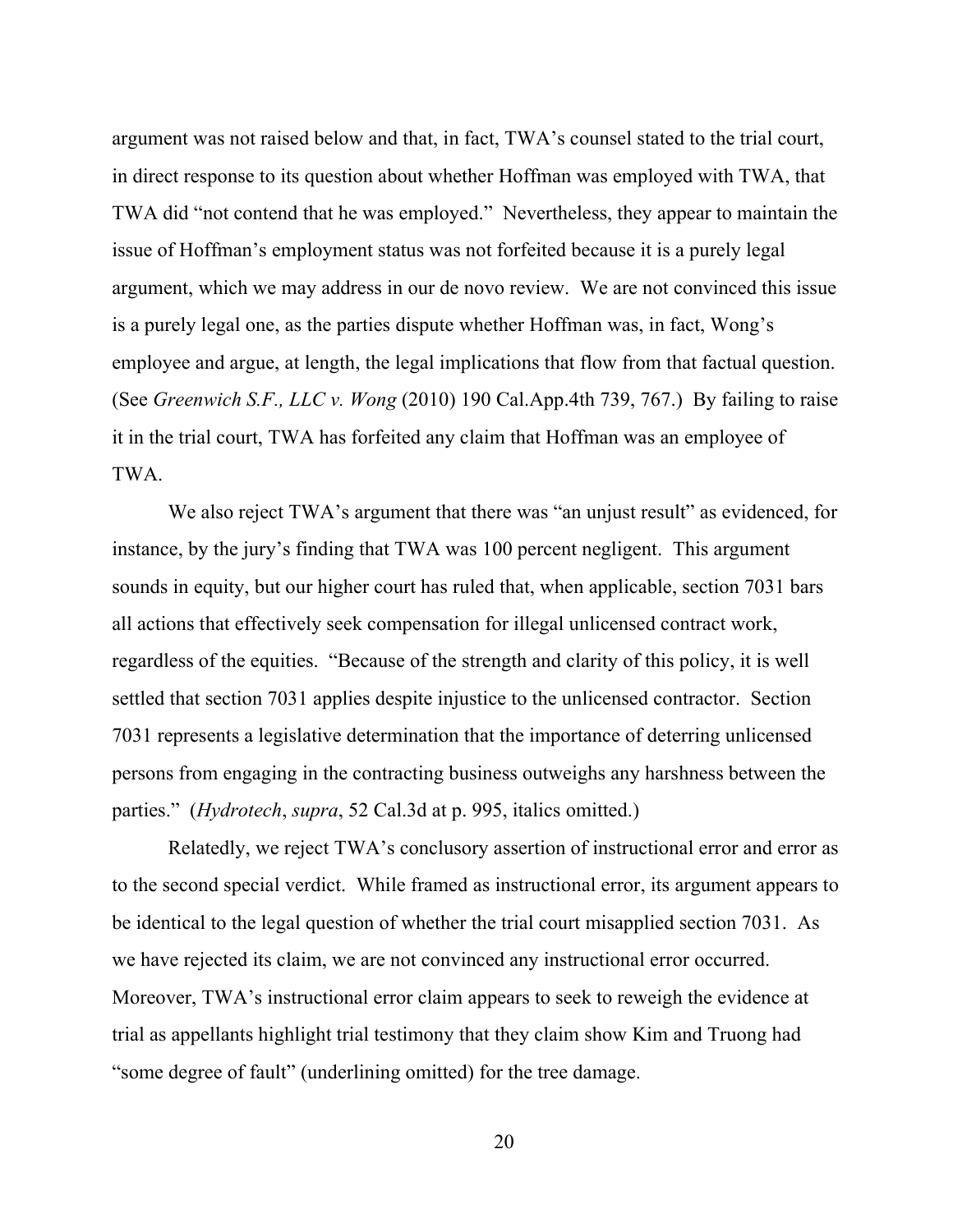For all of these reasons, we decide that section 7031 bars even a licensed general contractor in California from bringing an action for compensation for an act or contract performed by an unlicensed subcontractor where a license is required. Therefore, TWA has not satisfied its burden of demonstrating error in the trial court's pretrial ruling applying section 7031.

## B. *Interpretation of the Construction Agreement*

Wong also seeks reversal of the judgment on the independent ground that the written September 28, 2015, construction agreement does not include tree work and, thus, the express indemnification and attorney fees provisions in that agreement do not apply to this dispute. Wong contends tree removal was plainly outside the scope of work listed in the construction agreement, and he maintains tree work was part of a separate, oral "side agreement" between TWA, Kim and Truong. Respondents counter that tree services were part of the construction agreement.

### 1. Standard of Review

"When there is no material conflict in the extrinsic evidence, the trial court interprets the contract as a matter of law." (*Wolf v. Walt Disney Pictures & Television* (2008) 162 Cal.App.4th 1107, 1126.) This is true even when "extrinsic evidence renders the contract terms susceptible to more than one reasonable interpretation." (*Id.* at p. 1127.) "When the competent extrinsic evidence is in conflict, and thus requires resolution of credibility issues, any reasonable construction [following a trial] will be upheld if it is supported by substantial evidence." (*Iqbal v. Ziadeh* (2017) 10 Cal.App.5th 1, 8.) Respondents assert there is disputed extrinsic evidence as to whether the tree work was included in this contract so that substantial evidence review applies. However, our review of the trial record discloses no material conflict in admissible evidence relevant to interpreting the construction agreement. The evidence consists mainly of the construction agreement itself and e-mails and other communications among Kim, Truong, and Wong. We therefore independently review the construction agreement.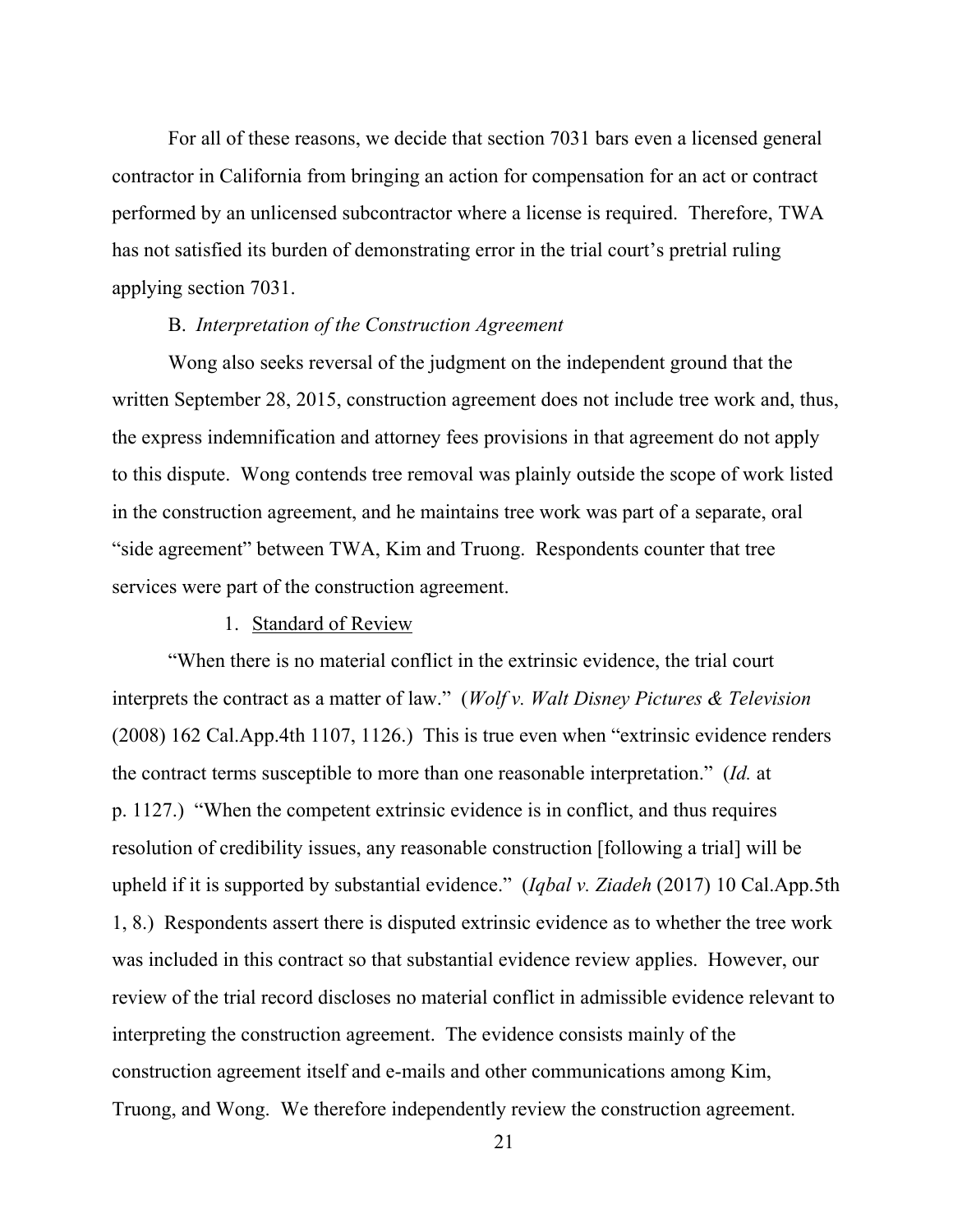### 2. Legal Principles

The fundamental goal of contractual interpretation is "to give effect to the mutual intention of the parties as it existed at the time of contracting, so far as the same is ascertainable and lawful." (Civ. Code, § 1636.) "[R]ational interpretation requires at least a preliminary consideration of all credible evidence offered to prove the intention of the parties. Such evidence includes testimony as to the 'circumstances surrounding the making of the agreement . . . including the object, nature and subject matter of the writing . . . ' so that the court can 'place itself in the same situation in which the parties found themselves at the time of contracting.' " (*Pacific Gas & E. Co. v. G.W. Thomas Drayage etc. Co.* (1968) 69 Cal.2d 33, 39–40, fn. & internal citations omitted.)

The rules of contract interpretation are well-settled. "The language of a contract is to govern its interpretation, if the language is clear and explicit, and does not involve an absurdity." (Civ. Code, § 1638.) "When a contract is reduced to writing, the intention of the parties is to be ascertained from the writing alone, if possible; subject, however, to the other provisions of this Title." (Civ. Code, § 1639.) "A contract may be explained by reference to the circumstances under which it was made, and the matter to which it relates." (Civ. Code, § 1647.) "If the language in the contract is ambiguous, 'it must be interpreted in the sense in which the promisor believed, at the time of making it, that the promisee understood it.' (Civ. Code, § 1649.) This inquiry does not consider the subjective belief of the promisor but, rather, the 'objectively reasonable' expectation of the promisee." (*Linton v. County of Contra Costa* (2019) 31 Cal.App.5th 628, 636.) "If, after this second inquiry, the ambiguity remains, 'the language of a contract should be interpreted most strongly against the party who caused the uncertainty to exist.' (Civ. Code, § 1654.)" (*Ibid.*)

### 3. Contractual Provisions

The construction agreement states that it consists of that agreement and four exhibits which represented "the entire agreement of both parties and supercede[s] any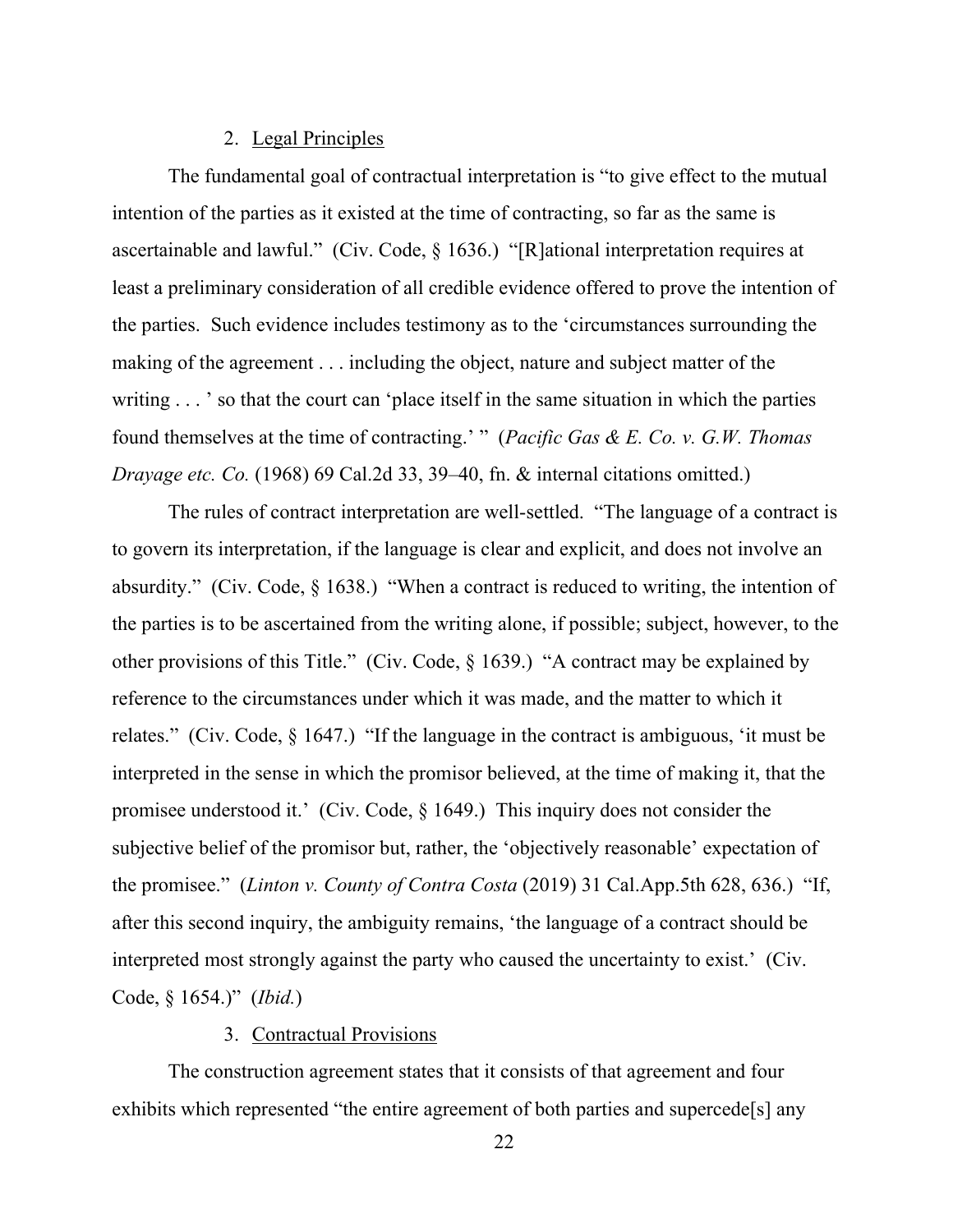prior oral or written agreement." The four exhibits are described as: "Cost Breakdown and Payment Schedule" (Exhibit A); "Plan and Specifications" (Exhibit B); "Construction Schedule" (Exhibit C); and "Finishes Schedule" (Exhibit D).**[19](#page-22-0)**

Article 1 of the agreement is titled "Scope of Work" and states in full that "In accordance with all the terms and conditions set forth in this agreement, Contractor agrees to supply all labor and materials necessary to complete the Home which includes the following work: [¶] 1. Site Work to include all grading, erosion control, sanitary system, storm drain system, water system, propane, and utilities [¶] 2. Bridge abutments and fire turnaround walls [¶] 3. House and retaining walls."

The agreement sets forth a fixed price payment of \$1,614,000, subject to certain adjustments not relevant to this appeal.

The agreement also sets forth several general conditions and provisions including one related to "Workmanship and Materials" that states, inter alia, that all work "shall be performed by licensed individuals to perform their said work as outlined by law" and one related to subcontracting that gave TWA (i.e., contractor) the right "to subcontract any portion of the work hereunder, and all work performed by Contractors will be subject to all the applicable terms and conditions of this Agreement." Additionally, the agreement contains a provision restating that the agreement and the documents incorporated therein "constitute the entire Agreement between the parties, and supersede all prior or contemporaneous or written agreements, proposal, estimates, bids, representation, discussion and promises."

### 4. Extrinsic Evidence

Prior to the contract's execution on September 28, 2015, Wong, Truong and/or Kim exchanged various communications. We focus primarily on the communications explicitly discussing tree work.

<span id="page-22-0"></span>**<sup>19</sup>** The agreement that was admitted into evidence at trial did not include the four attachments.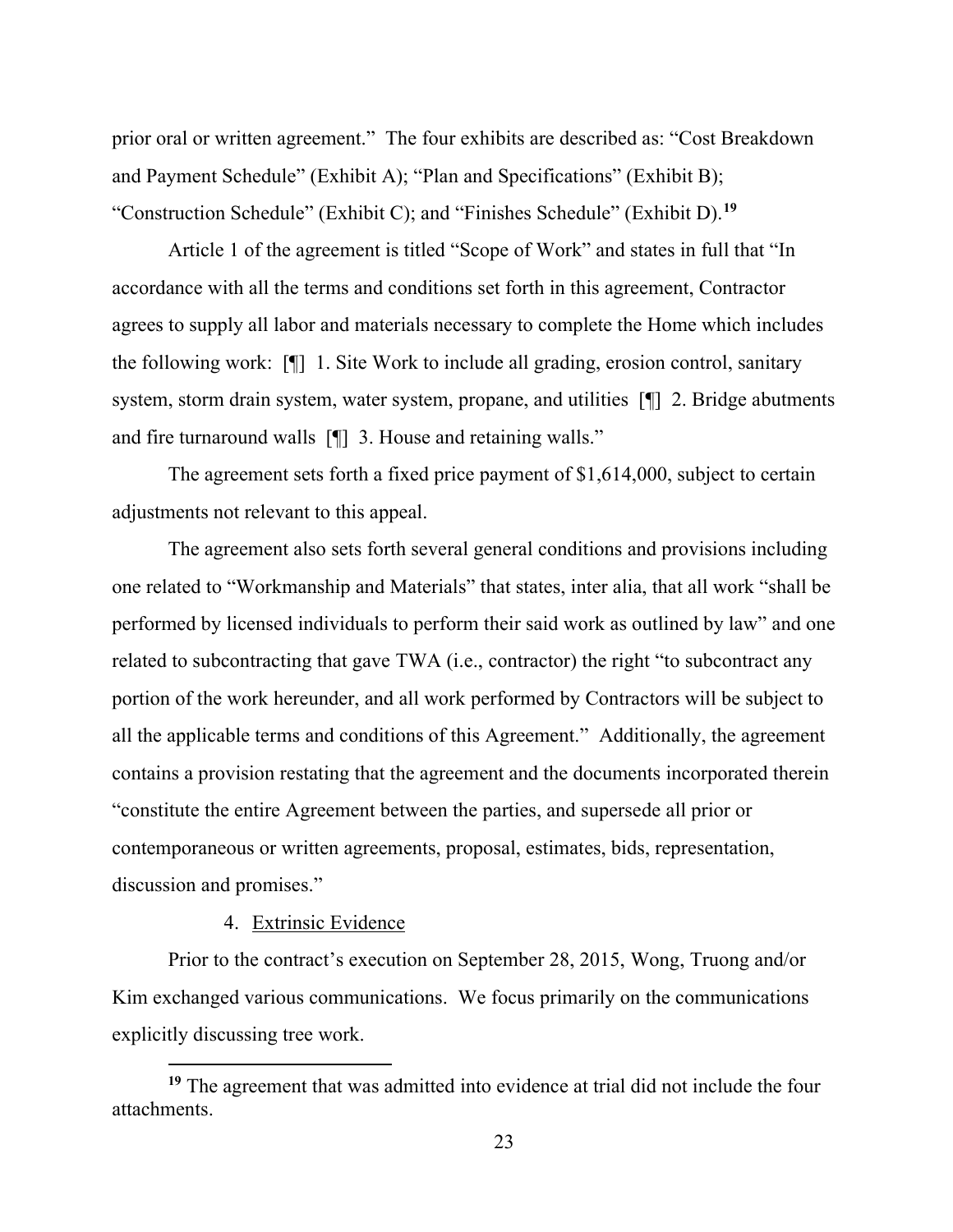On September 6, 2015, Wong e-mailed Truong with a proposed pricing and payment for the contract titled "Attachment A." (Some capitalization omitted.) The pricing and payment listed in Attachment A contemplated a total price of \$1,614,200 for labor and materials and included a payment of \$1,000 as deposit, \$30,600 for tree removal, and \$10,000 for erosion control.

On September 10, 2015, Wong sent an e-mail to both Kim and Truong related to the Attachment A that Wong had previously sent. Kim questioned Wong about the total for the site work. In response to her question, Wong responded to both Kim and Truong that "I use[d] my management fee and profit to pay for grading tree removal and driveway. The total [is] still the same. \$1,614,200. I can meet with you to go over contract. Thanks."

On September 15, 2015, Wong e-mailed Kim and Truong asking if it was okay if his "tree guy" started cutting the "tree." (Capitalization omitted.) Truong responded: "As long as you are sure we can do this ahead of the grading permit. Euc [*sic*] trees are not protected so we assume it's ok. The oak trees to be removed per the plans I don't believe we can touch yet?"

Also on September 15, 2015, Truong sent Wong (copying Kim) a version of the construction agreement. Truong stated he took Wong's contract and "cleaned it up" and added various provisions that included a termination clause. His e-mail also addressed the eucalyptus trees stating "Lastly, there is discussion with county about whether we need a permit to cut down the eucalyptus trees. We are almost certain we may not need one since they are unprotected trees and we have a mitigation plan in place as part of the permits submittal. Hope to have confirmation over next day or so." Truong's e-mail contained an attached contract that contains the identical terms to the contract Wong and Kim signed on September 28, 2015.

On September 16, 2015, Truong forwarded to Wong an e-mail from a county employee confirming that the eucalyptus tree that is the subject of this appeal could be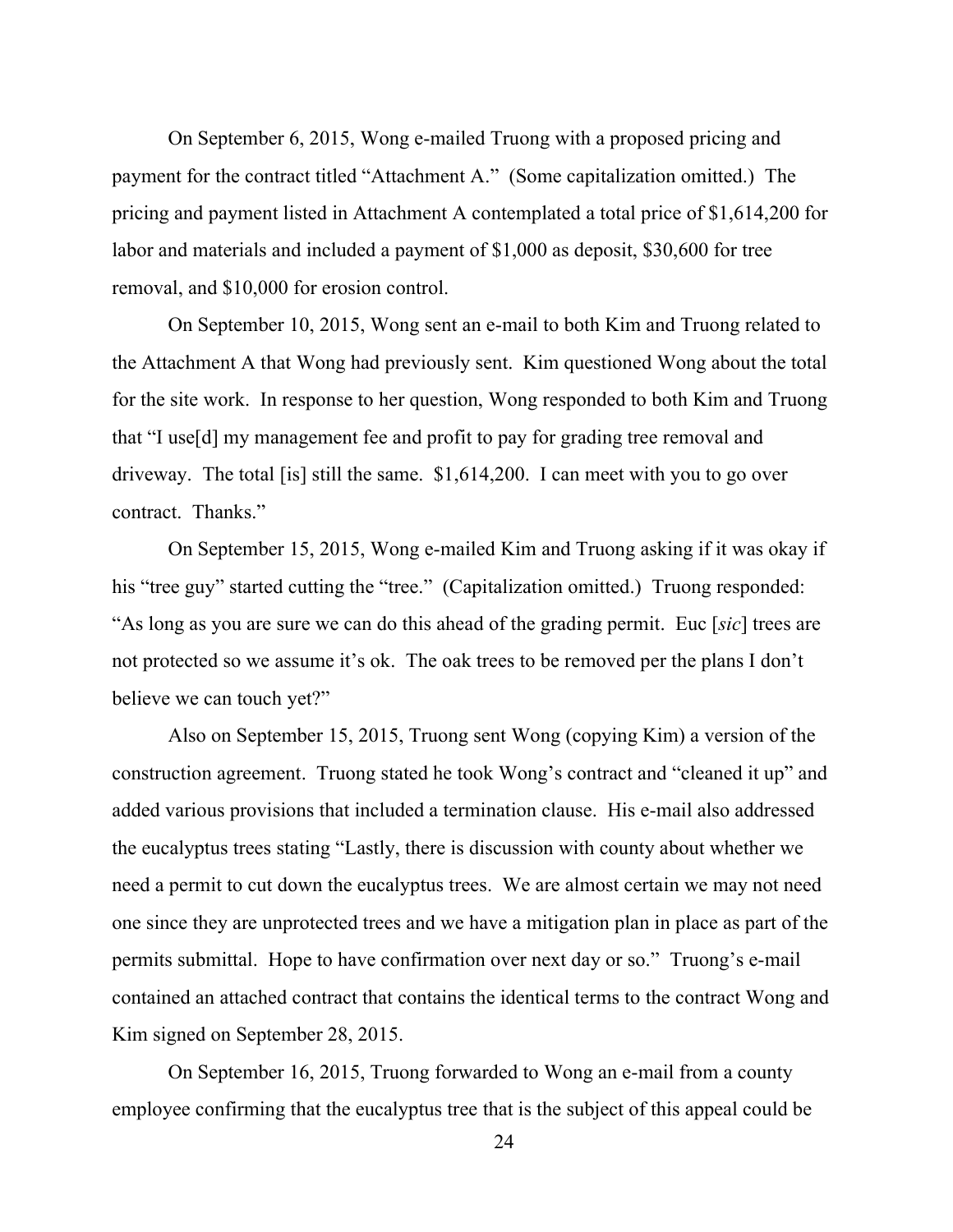removed. In his e-mail forwarding that communication, Truong wrote: "Tai, looks like we're OK with euc [*sic*] tree removal. Go ahead. To back us up we already included the trees for removal in the latest plans."

### 5. Analysis

We begin with the language of the construction agreement. " "When a dispute" arises over the meaning of contract language, the first question to be decided is whether the language is 'reasonably susceptible' to the interpretation urged by the party. If it is not, the case is over." ' " (*Brown v. Pacifica Foundation, Inc.* (2019) 34 Cal.App.5th 915, 931.)

As set forth above, the agreement's main provisions do not address tree work. But while the scope-of-work provision does not mention trees explicitly, neither does it exclude tree services work. We are not convinced that the language of the scope-of-work provision standing alone establishes that appellants' interpretation that there was a "side agreement" for the tree work is the more reasonable one. To the contrary, supporting the respondents' interpretation that the tree work was included therein, the written agreement contains a provision that states that it is the "entire" agreement of the parties. The scope of work provision includes "site work" and a reasonable understanding of that phrase includes tree trimming and removal on the project site.

Moreover, we may consider extrinsic evidence in deciding whether a contract's language is " 'reasonably susceptible' to the interpretation urged." (*Winet v. Price* (1992) 4 Cal.App.4th 1159, 1165 (*Winet*), quoting *Blumenfeld v. R.H. Macy & Co.* (1979) 92 Cal.App.3d 38, 45.) Here, relevant extrinsic evidence, as detailed above and discussed further below, showed that it is at least a reasonable interpretation of the construction agreement that the tree work was included in the construction agreement. We therefore conclude the written agreement is reasonably susceptible to the interpretation advanced by respondents, although it is ambiguous whether it in fact did so.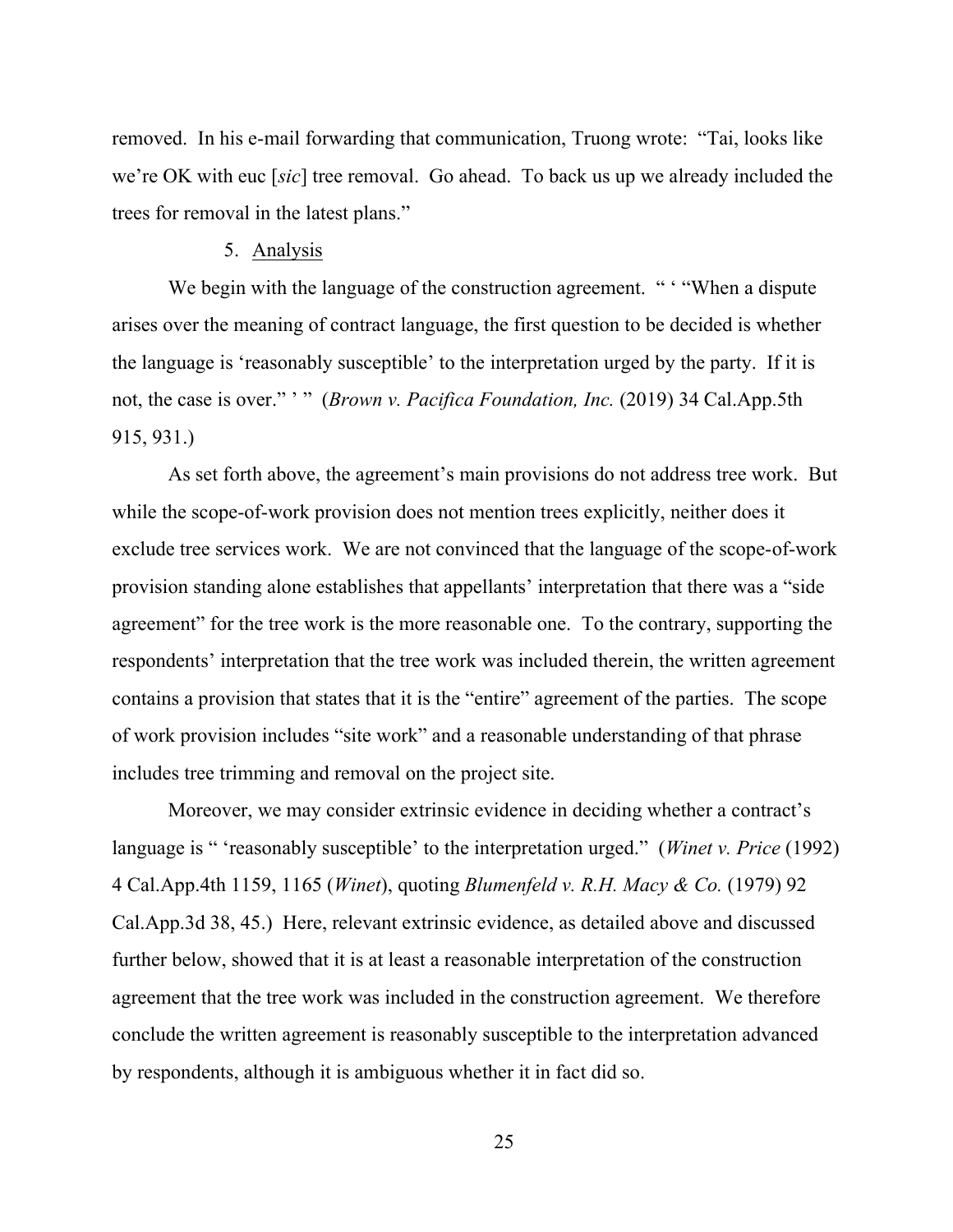Admissible extrinsic evidence aids us in this "second step" of interpreting the contract to resolve the ambiguity. (*Winet*, *supra*, 4 Cal.App.4th at p. 1165.) Based on our independent review of the agreement and the relevant admissible evidence, we conclude that at the time of contracting Kim and Wong mutually intended that the tree work be included in the construction agreement.

To advance his interpretation of the construction agreement as excluding tree work, Wong appears to rely solely on the scope of work provision quoted above, pointing out that the provision does not specifically list "tree trimming or removal" as part of the scope of work. However, as we have noted, the language itself is ambiguous in this regard insofar as the "scope of work" provision does not purport to be an exhaustive list of the work to be included, and the contract elsewhere does not specifically exclude tree work. We are not convinced by Wong's interpretation that the written agreement on its face did not cover tree work and that therefore the work was covered by a separate side agreement.

Moreover, the construction agreement expressly disavowed any prior side agreements (to the extent any were created) in its language that the agreement and the documents incorporated therein "constitute the entire Agreement between the parties, and supersede all prior or contemporaneous or written agreements, proposal, estimates, bids, representation, discussion and promises." Additionally, as reflected in the extrinsic evidence, there appears to be no dispute that the parties negotiated a price of \$30,600 for the tree work and that Wong factored this price into the overall fixed price of approximately \$1.6 million for his labor and materials quoted in the construction agreement. The tree work directly related to the construction of the home and bridge, and the parties expressed a mutual understanding that removing the eucalyptus was a necessary initial step in the construction project.

Contemporaneous e-mails involving Wong, Truong, and Kim discussed work on the eucalyptus tree in the context of preparing and finalizing the written construction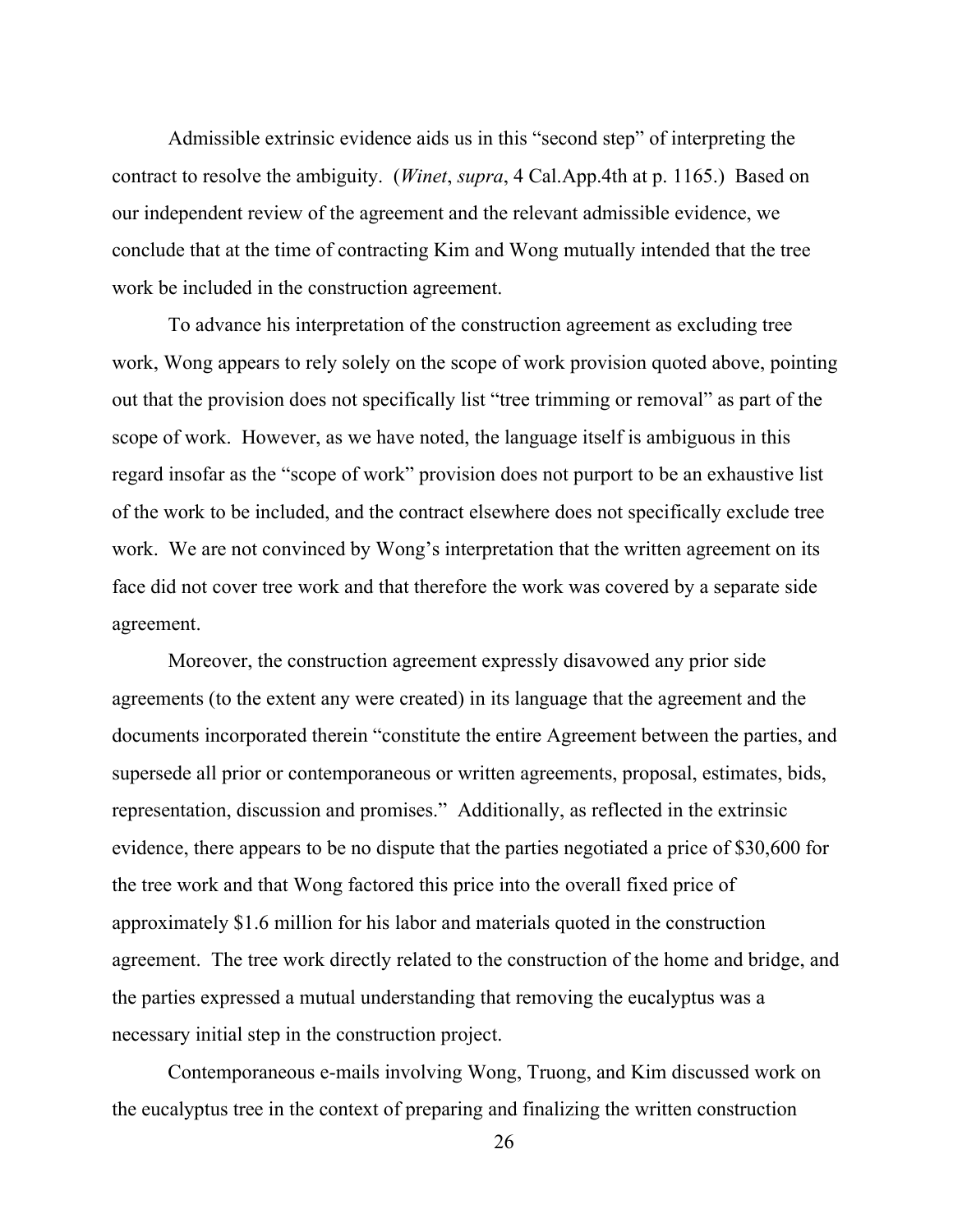agreement, such as the September 15, 2015 e-mail from Truong to Wong attaching a version of the contract and discussing the eucalyptus in the e-mail. Wong himself testified at trial that the tree work and the erosion control was performed under the construction agreement. Considering all of these facts and circumstances, we conclude that the construction agreement included tree removal work.

To support the argument that there was a separate agreement as to tree work, Wong emphasizes on appeal that Wong "thought" or "believed that he had reached an agreement to provide tree services in February 2015," months before the written contract was executed. But a "part[y's] undisclosed intent or understanding is irrelevant to contract interpretation." (*Founding Members of the Newport Beach Country Club v. Newport Beach Country Club, Inc.* (2003) 109 Cal.App.4th 944, 956.) Therefore, this argument does not assist Wong.

Wong also claims the construction agreement was prepared by respondents and cites generally to Civil Code section 1654 for the proposition that any ambiguity should be construed against Kim. However, Civil Code section 1654 states: "In cases of uncertainty not removed by the preceding rules, the language of a contract should be interpreted most strongly against the party who caused the uncertainty to exist." (Civ. Code, § 1654.) This interpretive rule applies only if ambiguity remains after recourse to other rules of construction. Section 1654 "does not stand for the proposition that, in every case where one of the parties to a contract points out a possible ambiguity, the interpretation favored by the nondrafting party will prevail." (*Rainier Credit Co. v. Western Alliance Corp.* (1985) 171 Cal.App.3d 255, 263.) We have concluded that, applying the other rules of contract interpretation, the contract is not ambiguous as to its inclusion of tree work in its scope. Therefore, Civil Code section 1654 is irrelevant.

For these reasons, we conclude that, applying ordinary rules of contract interpretation, the most reasonable interpretation of the written construction agreement is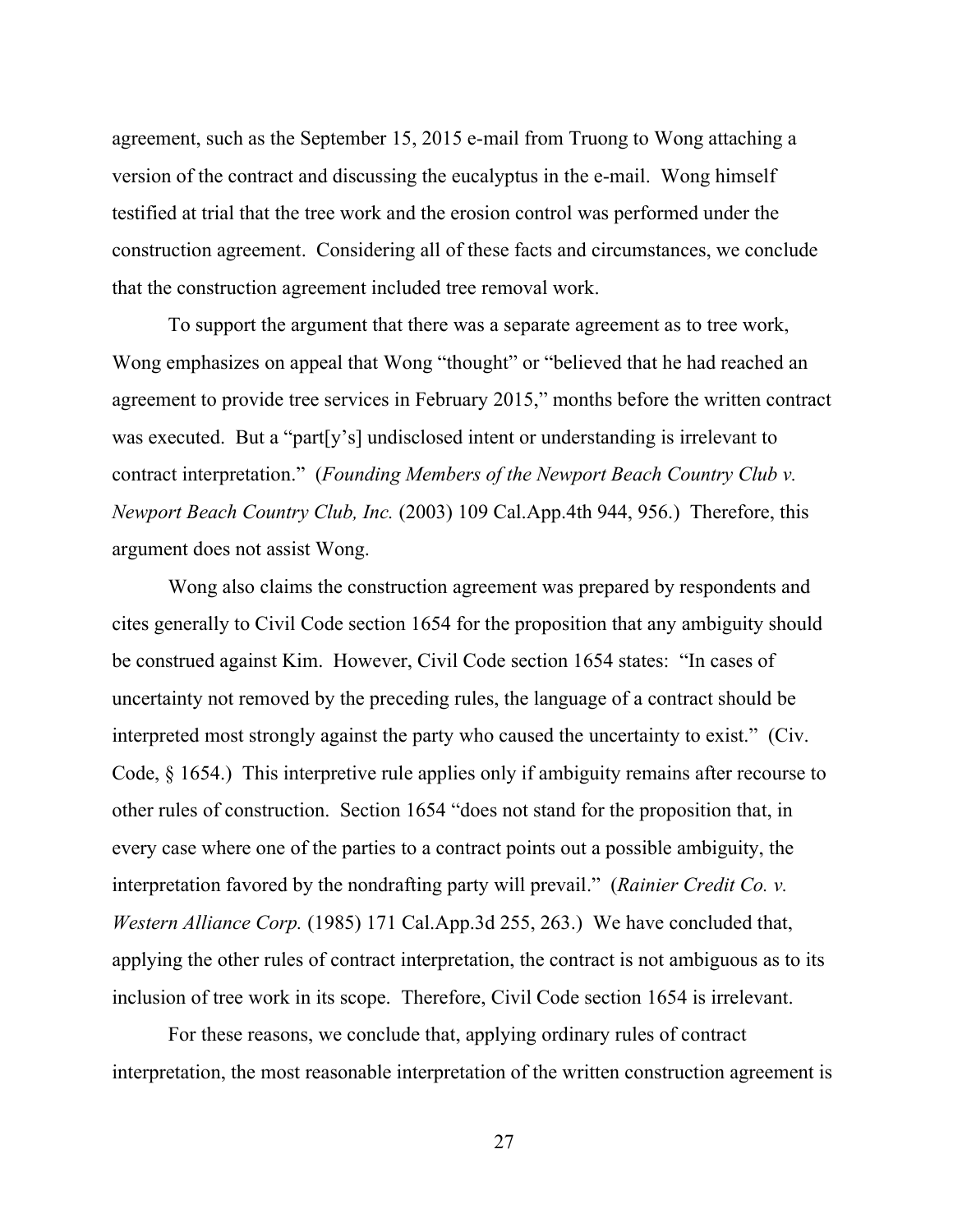that it included tree work, including the work on the eucalyptus at the heart of this dispute. We therefore reject Wong's claim of error on this ground.

# C. *Substantial Evidence of \$10,000 Payment for Tree Trimming*

Wong asserts there is no substantial evidence to support the jury's special verdict finding that Kim had paid TWA \$10,000 for the tree trimming services performed by Hoffman. He maintains that Kim paid three checks totaling \$16,000, one of which was \$10,000 for erosion control, and thus there is no substantial evidence that she paid TWA for tree trimming work, let alone that she paid \$10,000. Respondents counter that appellants forfeited this argument in their briefing in this court because their opening brief fails to provide material facts favorable to the judgment on this evidentiary issue. They further maintain substantial evidence supports the jury's finding.

## 1. Standard of Review

"We will reverse a jury's verdict only if it is unsupported by any substantial evidence, meaning to prevail on appeal defendants must show that the evidence was such as would justify a directed verdict in their favor. [Citation.] When applying the substantial evidence test, 'we resolve "all conflicts in the evidence and all legitimate and reasonable inferences that may arise therefrom in favor of the jury's findings and the verdict." ' [Citation.] We do not reweigh the evidence or judge the credibility of witnesses. [Citation.] The 'power of the appellate court is limited to a determination of whether there is any substantial evidence, contradicted or uncontradicted, that will support the verdict.' " (*Mathews v. Happy Valley Conference Center, Inc.* (2019) 43 Cal.App.5th 236, 251 (*Mathews*).)

# 2. Trial Evidence Related to Payment

It is undisputed that Kim paid TWA \$16,000. Kim testified that in her crosscomplaint she sought reimbursement of the \$10,000 that she attributed to about one-third of the unlicensed tree work (based on the original contract amount for tree removal work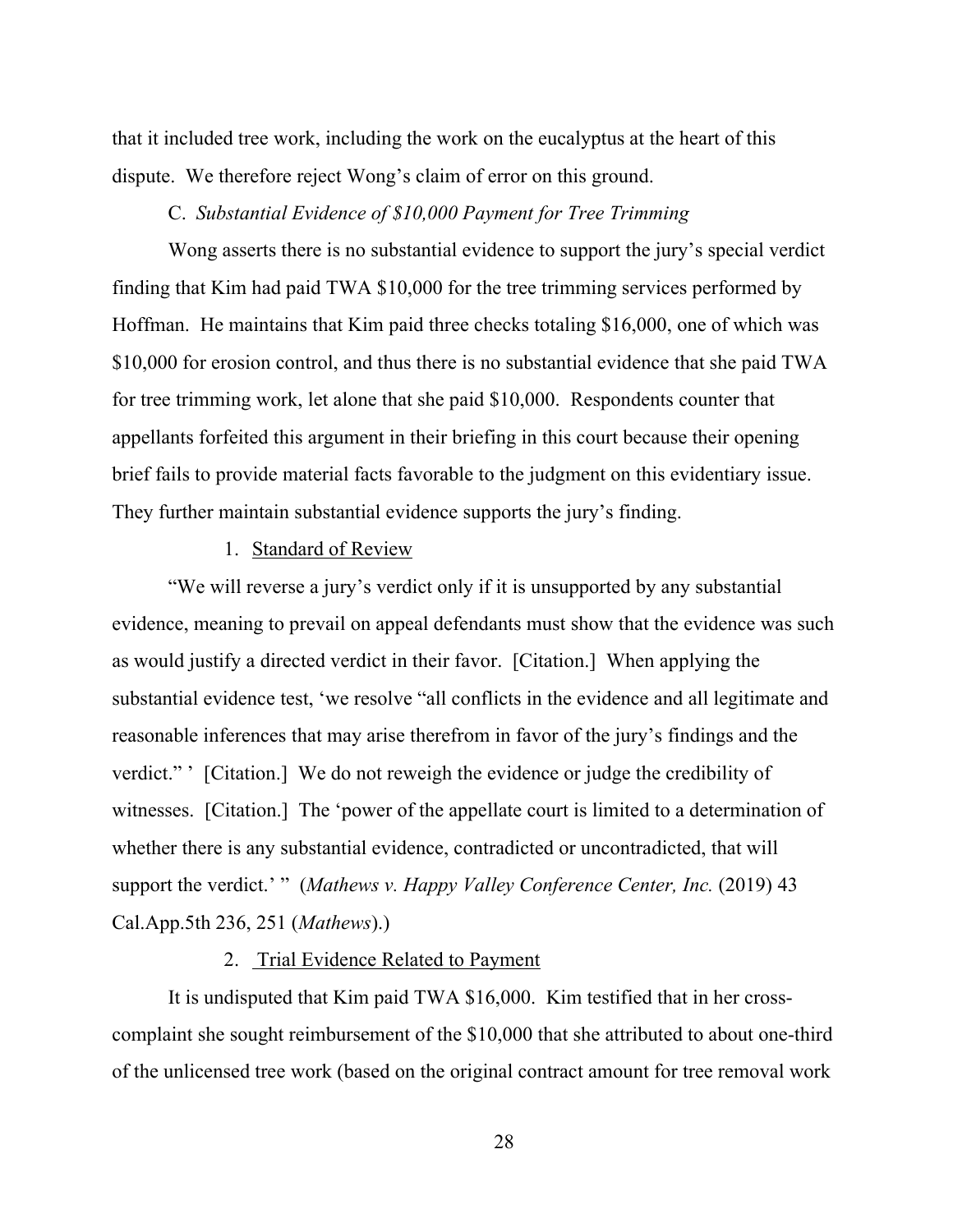of approximately \$30,000). Kim testified that the tree work was incomplete as a "grove" of trees was still there and the eucalyptus tree was also still on the property.

The jury also received into evidence an e-mail dated April 21, 2016 (postfiling of the neighbor's lawsuit), sent by Truong to Wong (and copying Kim) in which Truong summarized the work completed and payments made as of that date. Breaking down the \$16,000 paid, Truong stated: "We paid in Sept. \$1K deposit to start. Another \$5K in Dec when we signed the bridge contract for the title Ins [*sic*] claim. Then we paid another \$10K in Jan." Truong stated "To make sure we're on the same page, the tree work is 1/3 completed so far (with majority of work to cut big tree and remove. Also remove existing stumps and cut several more euc [*sic*] trees)." Truong stated that this amounted to "\$10k." Truong stated the erosion control work was "1/2 complete" and "[t]hat is \$5K." According to Truong's estimate contained in the e-mail, the "total we owe you for work completed to date is \$15K." Truong testified that his understanding of the e-mail was that he valued the work performed for the tree at \$10,000.

Wong responded to Truong's e-mail essentially stating that he disagreed with Truong's breakdown of the numbers contained therein. Wong stated he was paid \$10,000 for erosion control. Regarding the tree work, Wong stated "you paid \$6,000 for part of the \$30,000 but I cut down 90% of the tree except half of the big one remaining" and he needed a "check for \$18,000 for [the] work done." (Capitalization omitted.)

Wong also testified he was paid \$10,000 for erosion control work and he did work on the "creek on both sides" and there was nothing left for him to do other than maintenance. By contrast, Kim testified that Wong did not complete the erosion control work, and she was never refunded any portion of the \$10,000 she had paid. She also testified that TWA did not perform any work on the bridge, even though she had written a check to TWA for \$5,000 for that work and Wong never returned that money.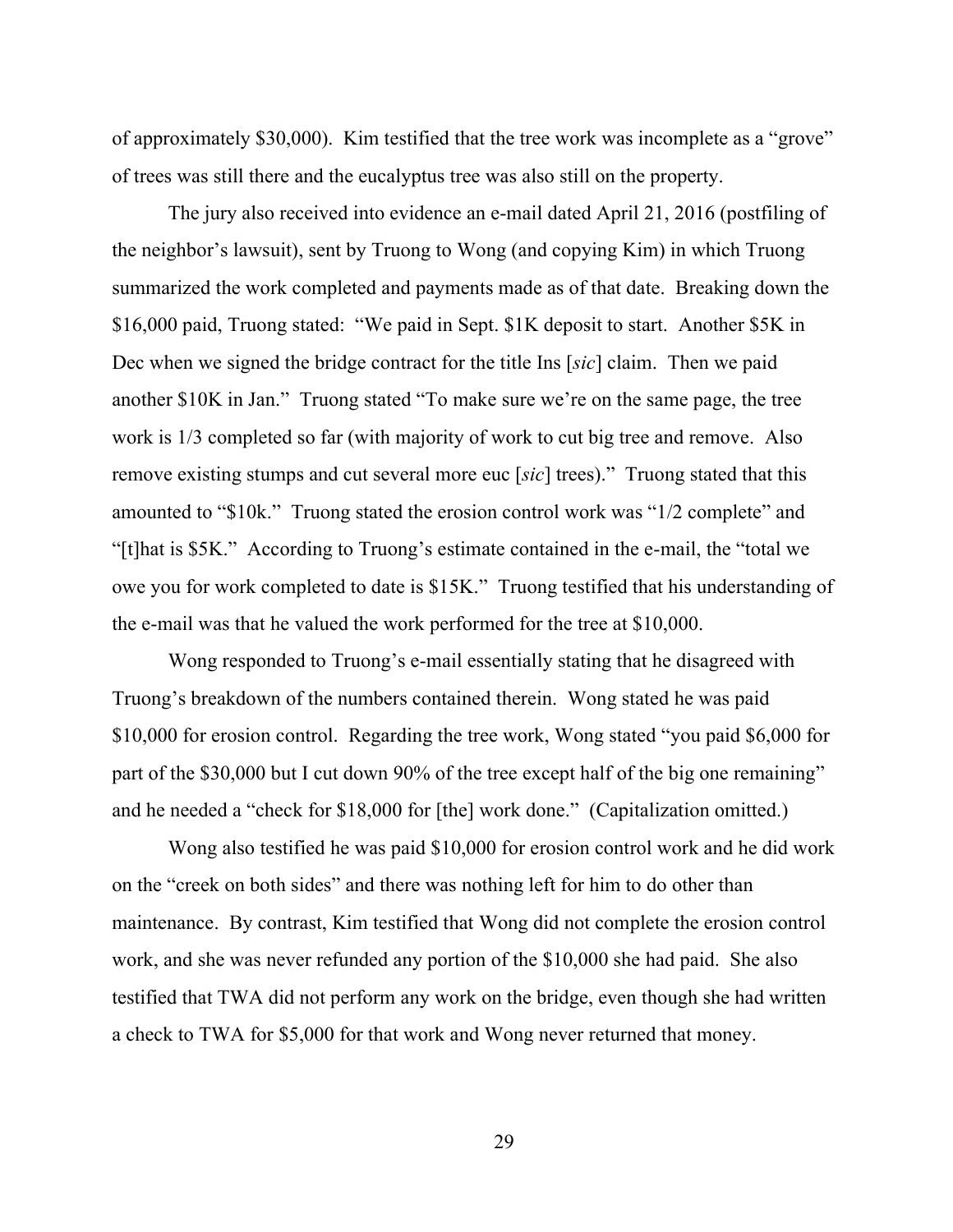### 3. Analysis

Turning first to the question of forfeiture, we agree with respondents that appellants' opening brief fails to acknowledge facts favorable to the judgment, including Truong's and Kim's testimony on the subject. An appellant is required to set forth in the appellate brief all material evidence on the point and not merely appellant's own evidence. (*Foreman & Clark Corporation v. Fallon* (1971) 3 Cal.3d 875, 881.) A party "forfeits [] substantial evidence claims by failing to acknowledge evidence favorable to the judgment." (*Duarte Nursery, Inc. v. California Grape Rootstock Improvement Com.*  (2015) 239 Cal.App.4th 1000, 1016; see also *Schmidlin v. City of Palo Alto* (2007) 157 Cal.App.4th 728, 737–738.) While the opening brief falls short of this standard, we decide Wong's failure to summarize all of the evidence is not so egregious as to warrant forfeiture. (See *Orozco v. WPV San Jose, LLC* (2019) 36 Cal.App.5th 375, 391.)

Nevertheless, Wong's substantial evidence claim lacks merit. As set forth above, substantial evidence supports the jury finding that \$10,000 paid by Kim was attributable to tree work performed under the construction agreement. On appeal, Wong insists that there is no evidence supporting the jury's finding because Kim's \$10,000 check has the words " 'erosion control' " in the "memo" field of the check and "\$16,000 minus \$10,000 does not equal \$10,000." Wong's argument depends on the implicit premise that he had completed all the erosion control work, contrary to Kim's testimony on that point. We may not second guess the jury's factual resolution of this disputed point. We further note that testimony states Wong never started the bridge work for which he was given a check for \$5,000, supporting that this payment in fact related to tree work rather than bridge work. Finally, the April 21, 2016, e-mail by Truong clearly attributes \$10,000 to the tree work, and Wong does not dispute the authenticity of the e-mail. Thus, substantial evidence supports the jury's finding that Kim paid \$10,000 for the tree work that was performed.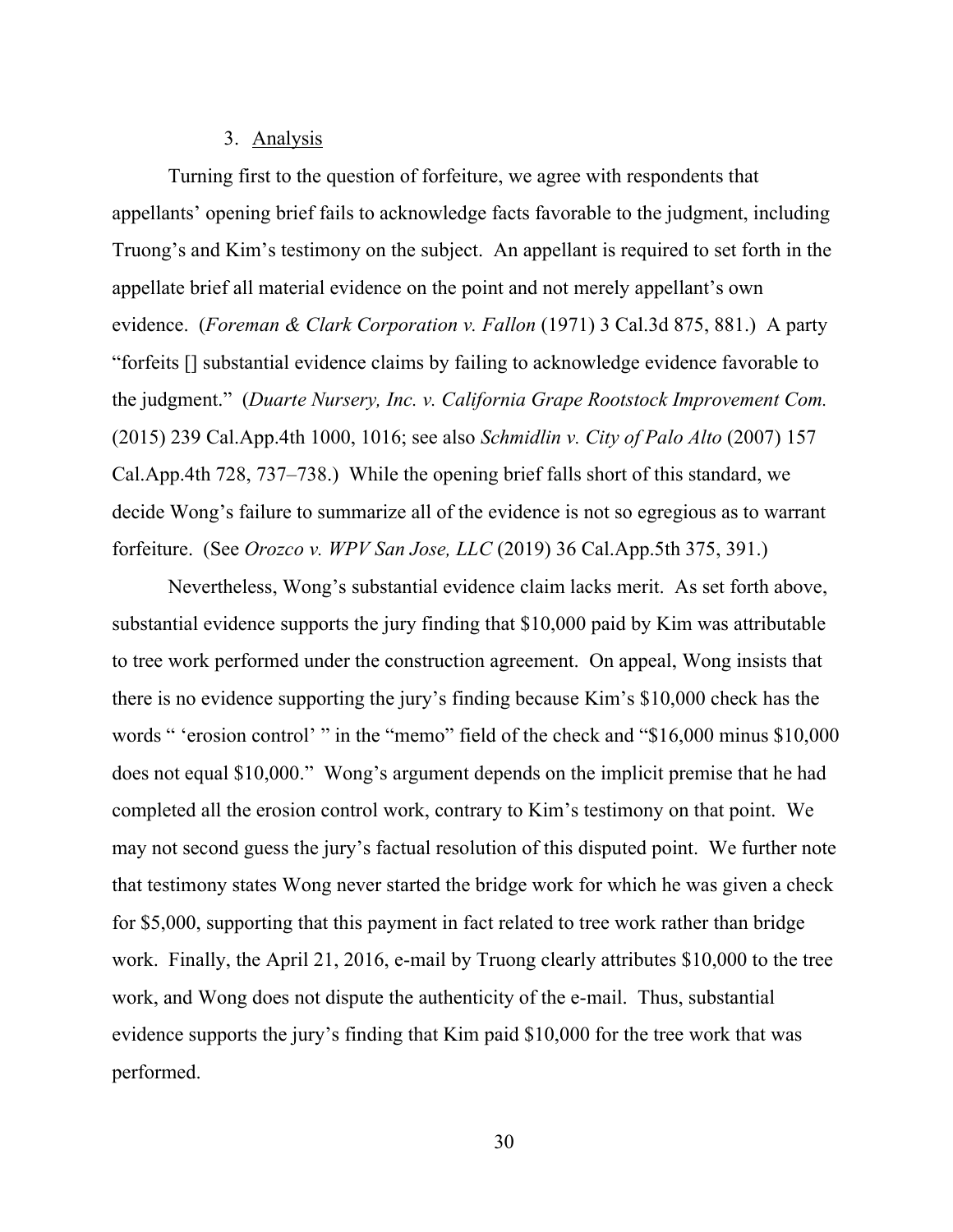## D. *Attorney Fees*

The judgment granted Kim her reasonable attorney fees (and expert witness fees) pursuant to the terms of the "subject construction agreement" between Kim and TWA. Postjudgment, the trial court entered an order dated June 12, 2018. Regarding our jurisdiction, we conclude we have jurisdiction over this postjudgment order, notwithstanding that Wong did not file a separate notice of appeal as to that order. (See *Grant v. List & Lathrop* (1992) 2 Cal.App.4th 993, 997 [holding that "when the judgment" expressly makes an award of costs and/or fees"]; *id*. at p. 998 [but leaves the amounts for later determination "the notice of appeal [from the judgment] subsumes any later order setting the amounts of the award"].)

Turning to the merits, Wong does not challenge the substance of the trial court's attorney fees order other than to argue that, if we reverse the judgment, then we must also reverse the award of attorney fees. Because we conclude there is no basis to reverse the judgment, we also affirm Kim's legal entitlement to attorney fees as the prevailing party. **[20](#page-30-0)** (See *Mathews*, *supra*, 43 Cal.App.5th at p. 251.)

# **III. DISPOSITION**

The judgment is affirmed. Respondents shall recover their costs on appeal.

<span id="page-30-0"></span>**<sup>20</sup>** Wong does not challenge as excessive the amount of the fee award.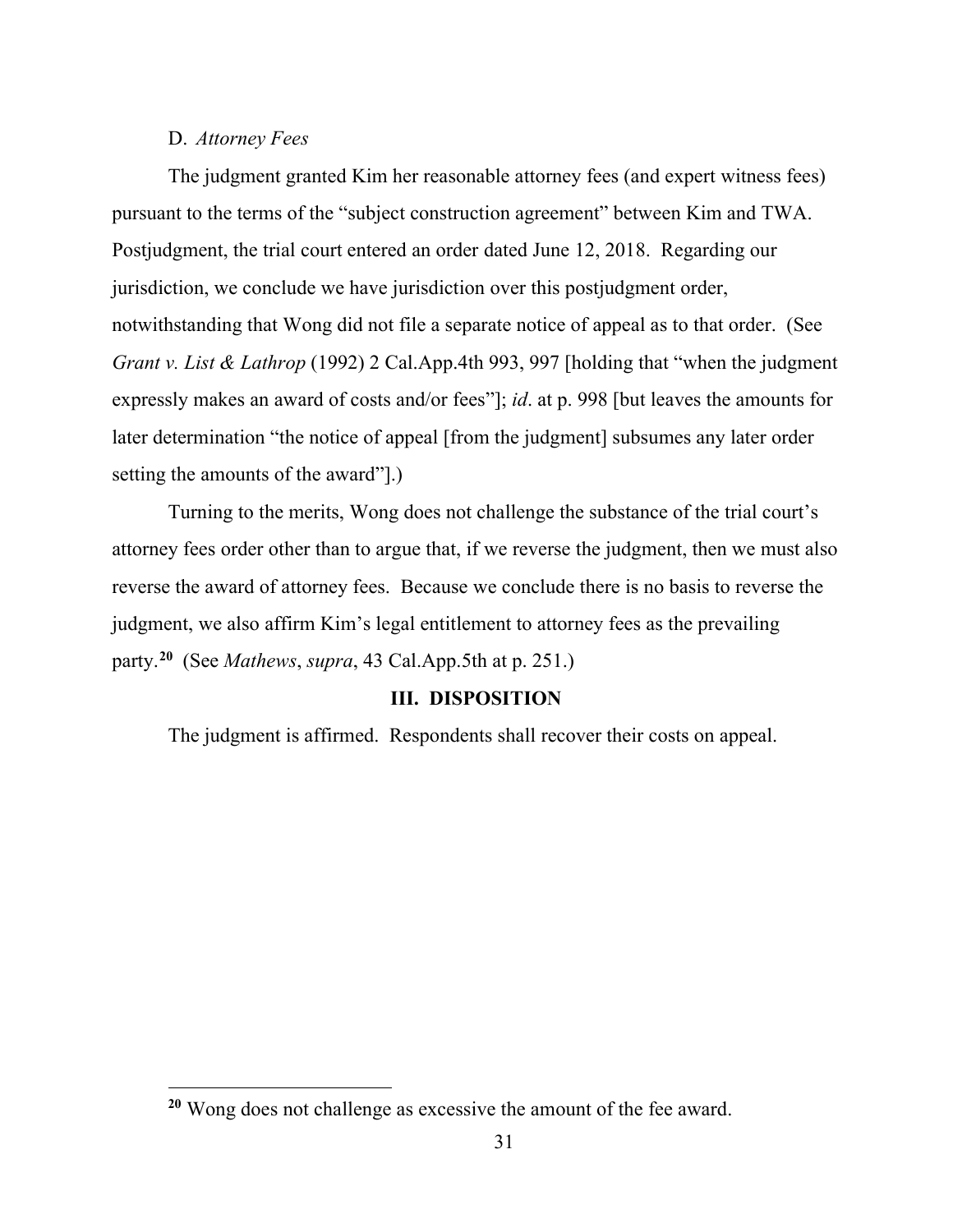Danner, J.

\_\_\_\_\_\_\_\_\_\_\_\_\_\_\_\_\_\_\_\_\_\_\_\_\_\_\_\_\_\_\_\_\_\_\_\_\_\_

WE CONCUR:

Greenwood, P.J.

Grover, J.

**H045900** *Truong, et al. v. TWA Construction, Inc., et al.*

 $\mathcal{L}_\text{max}$  and  $\mathcal{L}_\text{max}$  and  $\mathcal{L}_\text{max}$  and  $\mathcal{L}_\text{max}$ 

\_\_\_\_\_\_\_\_\_\_\_\_\_\_\_\_\_\_\_\_\_\_\_\_\_\_\_\_\_\_\_\_\_\_\_\_